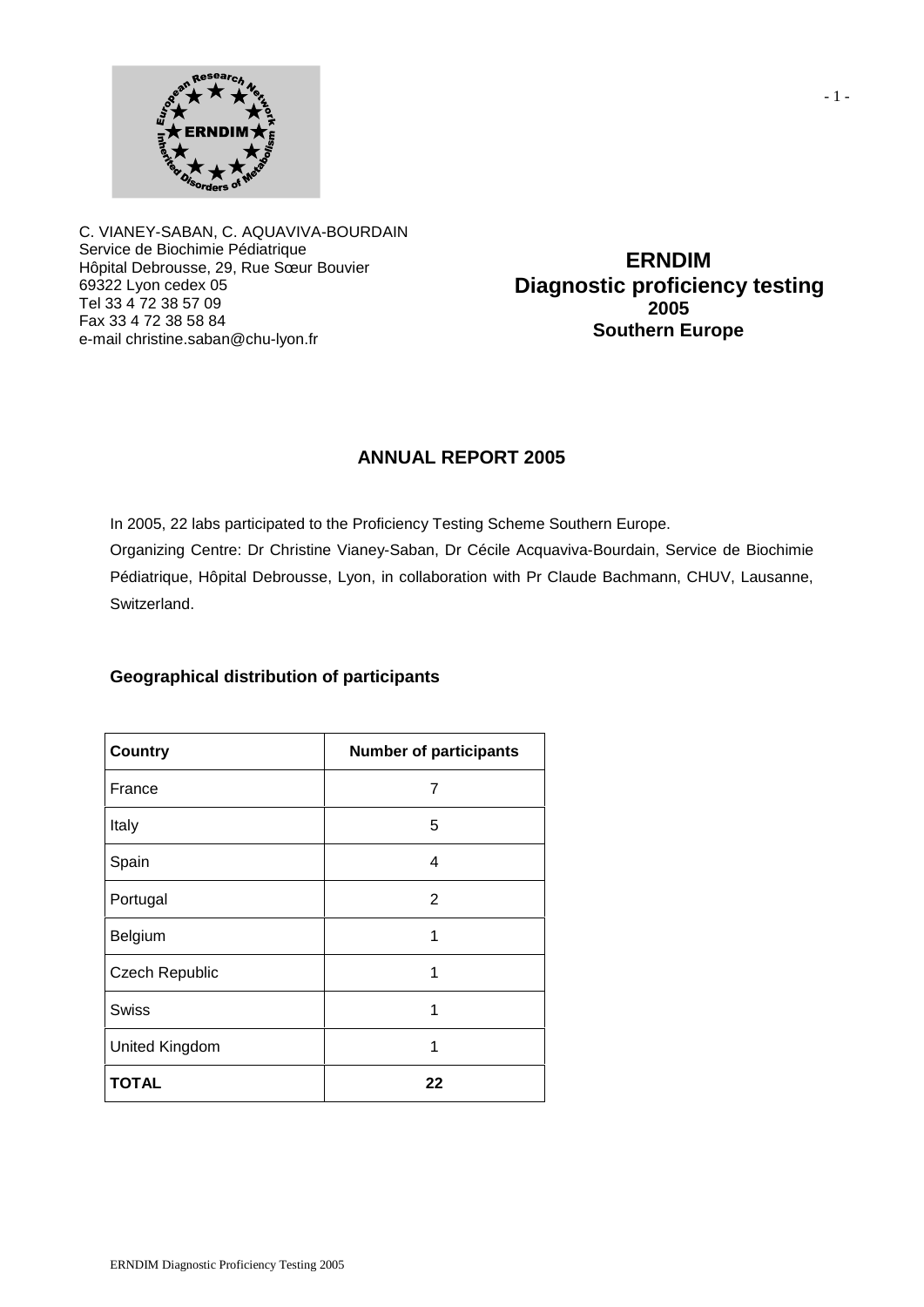## **Logistic of the scheme**

 $\geq$  2 surveys 2005-1 : patient P1, P2 and P3

2005-2 : patient P4, P5 and P6

- $\triangleright$  Origin of patients : 4 out the 6 urine samples have been kindly provided by participants
- Patient P1 : isovaleric acidemia Dr Begoña Merinero, Universidad Autonoma de Madrid
- Patient P2 : tyrosinemia type II Hôpital Debrousse. This sample has been sent to all labs participating to the DPT scheme in Europe
- Patient P3 : disorder of peroxysome biogenesis Dr Marie-Hélène Read, CHU de Caen
- Patient P4 : MAD deficiency Dr Marie-Hélène Read, CHU de Caen
- Patient P5 : alpha-mannosidosis Dr Marie-Hélène Read, CHU de Caen
- Patient P6 : 4-hydroxybutyric aciduria Hôpital Debrousse
- $\triangleright$  Mailing : samples were sent by DHL at room temperature.

### **Timetable of the schemes**

- May 9 th shipment of samples of both surveys by DHL and of the forms by e-mail
- June 1st deadline for result submission (Survey 1)
- June 21st analysis of samples of the second survey
- June 28 th report of Survey 1 by e-mail
- July 11th deadline for result submission (Survey 2)
- August 3rd report of Survey 2 by e-mail
- September 6 th meeting in Paris
- January  $6<sup>th</sup>$  2006 annual report with scoring sent by regular mail

### **Date of receipt of samples**

Once again, DHL has been very efficient.

|             | Survey $1 + 2$ |
|-------------|----------------|
| $+24$ hours | 19             |
| $+48$ hours | 2              |
| $+72$ hours |                |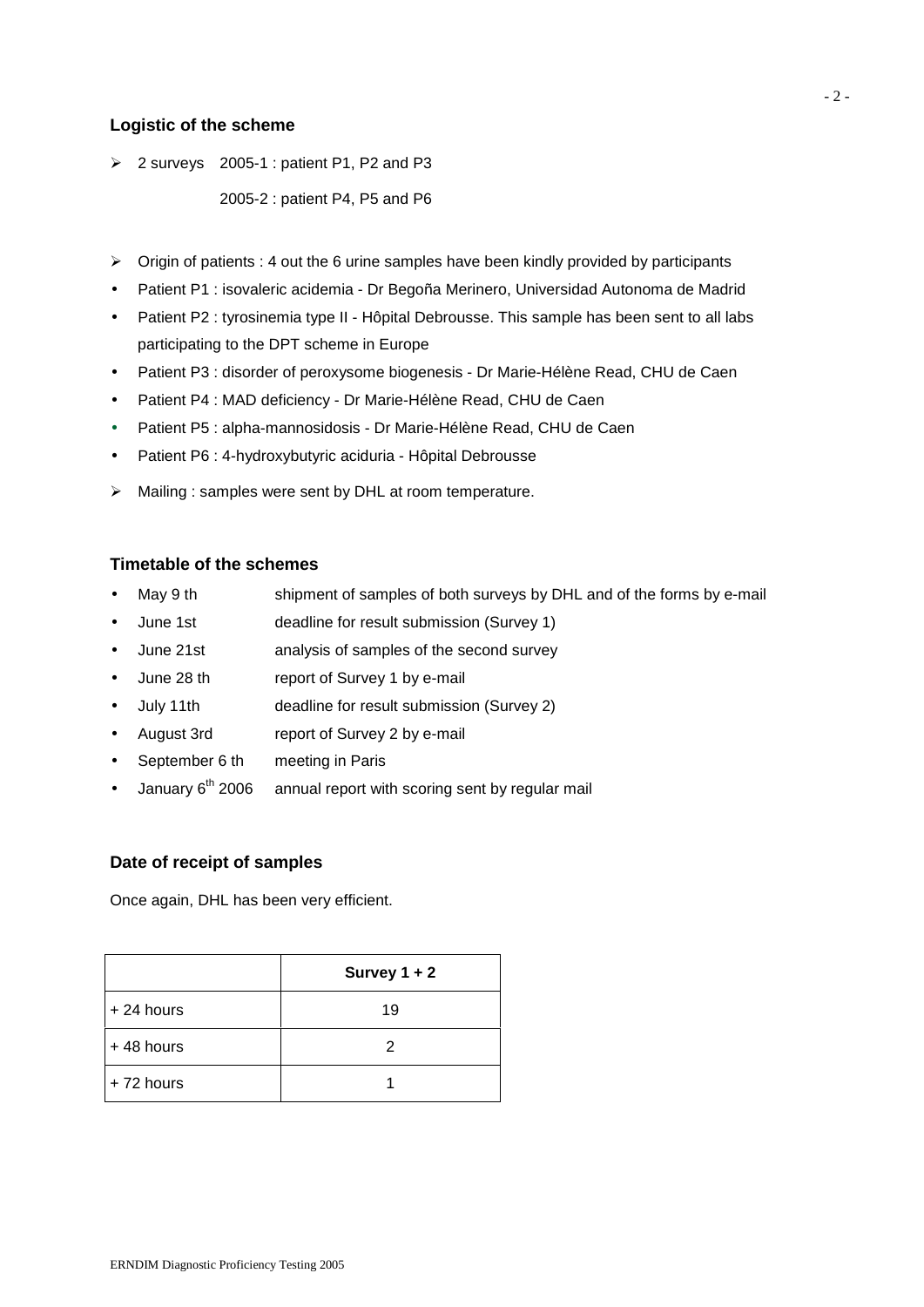## **Date of reporting**

All labs, except one, sent the forms in time and all labs sent an answer.

|                      | Survey 1  | <b>Survey 2</b> |
|----------------------|-----------|-----------------|
|                      | (3 weeks) | (3 weeks)       |
| Receipt of results : |           |                 |
| Before deadline      | 21/22     | 21/22           |
| $+1$ day             | 1/22      |                 |
| $+4$ days            |           | 1/22            |
| No answer            | 0/22      | 0/22            |

## **Scoring of results**

The scoring system established by the International Scientific Advisory Board of ERNDIM is still the same. Three criteria are evaluated :

|   |                           | Correct results of the appropriate tests  |   |
|---|---------------------------|-------------------------------------------|---|
| A | Analytical performance    | Partially correct or non-standard methods |   |
|   |                           | Unsatisfactory of misleading              | O |
|   |                           | Good, diagnosis is established            | 2 |
|   | Interpretation of results | Helpful but incomplete                    |   |
|   |                           | Misleading / wrong diagnosis              |   |
|   | Recommendations for       | Complete                                  |   |
| R | further investigations    | Unsatisfactory of misleading              |   |

Since most of the laboratories in Southern Europe don't give therapeutic advices to the attending clinician, this criterium is not evaluated.

The **total score** is calculated as the sum of these 3 criteria without weighting. The maximum that can be achieved is 5 for one sample.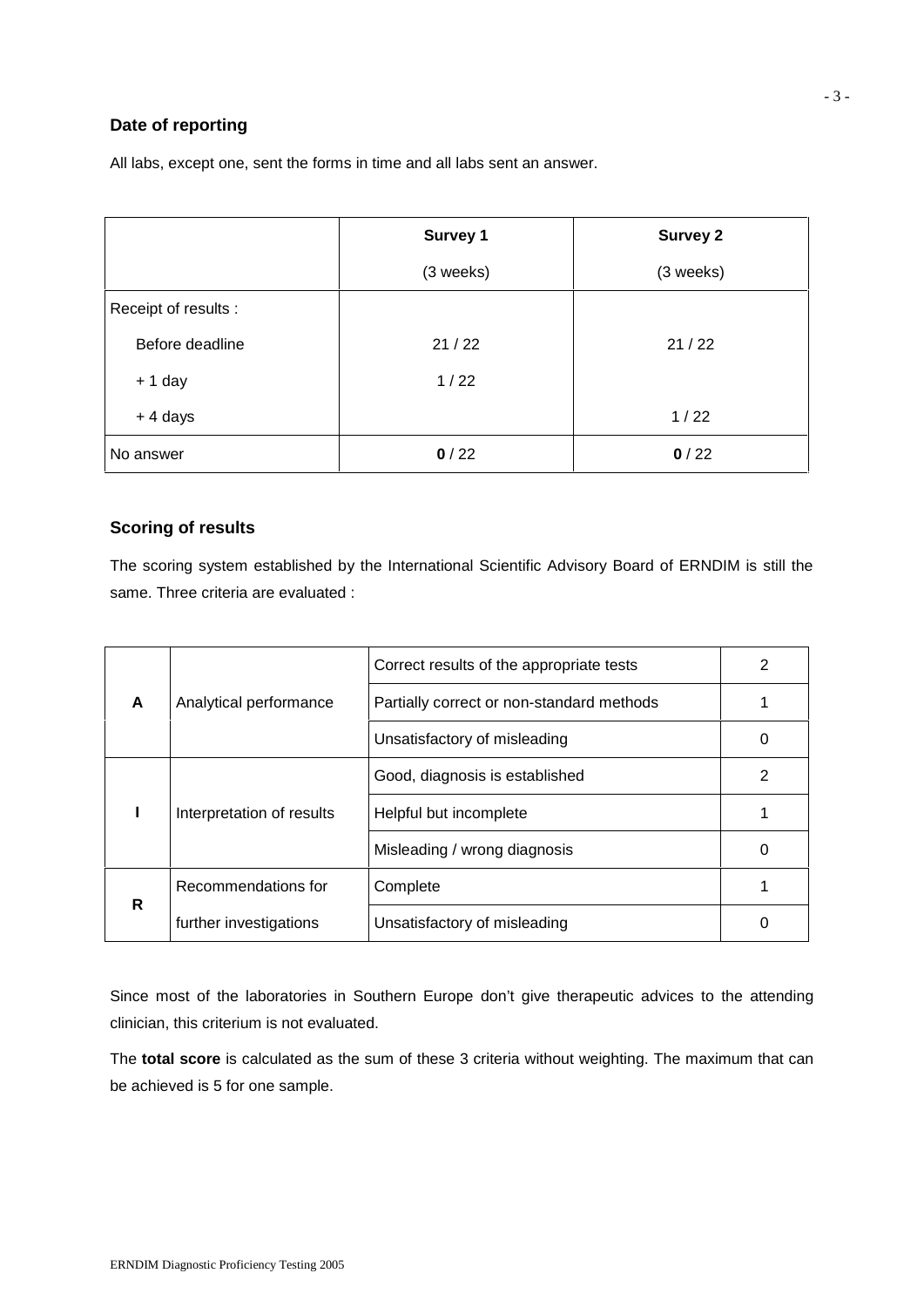#### **Meeting of participants**

It took place in Paris on September 6th from 9H30 to 11h00, during the SSIEM 42<sup>st</sup> Annual Meeting.

#### **Participants**

27 representatives from 21 labs were present : Barcelona Hospital Clinic (A. Ribes), Barcelona Vall d'Hebron (E. Riudor), Bordeaux (I. Redonnet-Vernhet), Caen (M.H. Read), Cagliari (F. Lilliu), Florence (S. Funghini, E. Pasquini, E. Zammarchi), Genova (U. Caruso), Grenoble (M. Ducros), Lausanne (O. Boulat, C. Bachmann), Liege (F. Boeber), Lille (G. Briand), Lisboa (I. Tavares de Almeida), Madrid (C. Perez-Cerda), Nice (M. Candito), Padova (A. Burlina), Paris Necker (C. Marsac, A. Vassault), Paris Robert Debré (O. Rigal), Porto (D. Quelhas), Prague (E. Kostalova, O. Martincova, S. Stastna), Roma (C. Rizzo), Santiago de Compostela (J. Cocho), plus 7 visitors from labs who don't participate to our DPT schemes.

# **Informations from the Executive Board and the Scientific Advisory Board for next year**

- In 2005, there were 4 centres in Europe for the DPT-scheme. A fifth centre will be created in Basel in 2006
- The scoring system will be used in all centres in 2005
- Certificate of participation for 2005 will be issued for participation and it will be contain in addition a notice if the participant has received a warning letter. This warning letter is sent out if the performance is less than 50%. Good performers are those whose performance is more than 75%.
- No warning letter has been sent in 2004, since there was no consensus about the definition of "poor performers".
- Some centres requested to submit the results via the ERNDIM website. The consequence would be that labs who are late will be considered as non responder. This is still under discussion.
- We remind you that every year, **each participant** must provide to the scheme organizer at least 300 ml of urine from a patient affected with an established inborn error of metabolism or a "normal" urine, together with a short clinical report. Each urine sample must be collected from a single patient (don't send urine spiked with pathological compounds). Please don't send a pool of urines. For "normal" urine, the sample must be collected from a symptomatic patient (don't send urine from your kids !). Annex 1 gives the list of the urine samples we already sent.

Procedure for urine preparation and sending: as soon as possible after collection, the urine sample must be heated at 50 °C for 20 minutes. Make sure that this temperature is achieved in the entire urine sample, not only in the water bath. Then aliquot the sample in 10 ml plastic tubes (minimum 48 tubes), add stoppers and freeze. Be careful to constantly homogenize the urine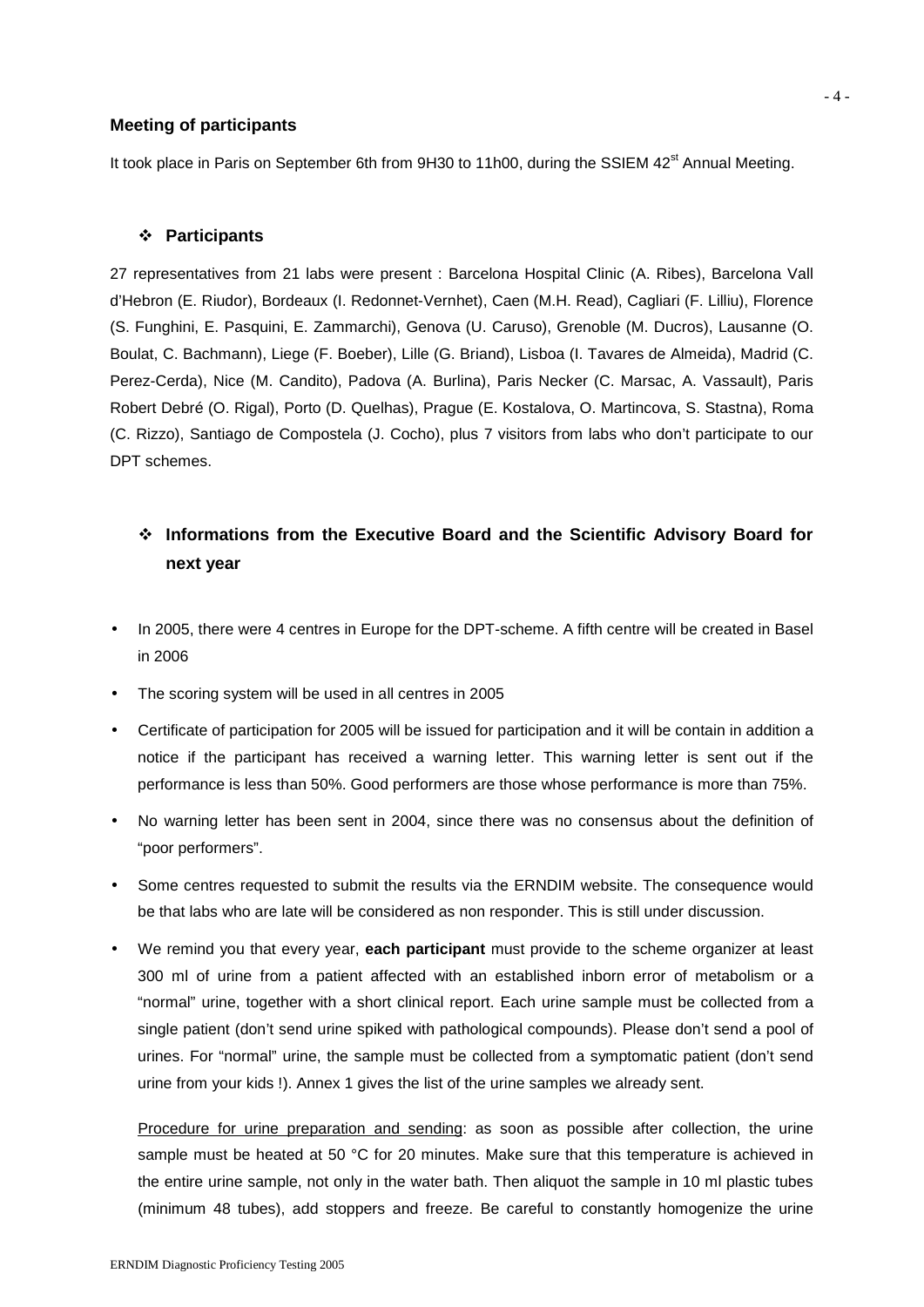while aliquoting the sample. Send the aliquots on dry ice by rapid mail or express transport to: Christine Vianey-Saban, Service de Biochimie Pédiatrique, Bâtiment D, Hôpital Debrousse, 29 Rue Sœur Bouvier, 69322 Lyon cedex 05, France. Please send me an e-mail on the day you send the samples.

## **Discussion of results**

#### **Creatinine measurement**

Results significantly improved compared to last year.

Lab 8, 15 and 21 still have imprecise results and some labs have one wrong value.



### **Patient P1 – isovaleric acidemia: isovaleryl-CoA dehydrogenase deficiency**

The urine sample was collected from a 12 year old boy. Diagnosis was achieved when he was 22 month old. He had two episodes of dehydration and vomiting, with metabolic acidosis, hyperglycemia and ketonuria. The urine sample was collected while the patient was under treatment. He has a normal physical and neurological development. Isovaleryl-CoA dehydrogenase deficiency was confirmed in fibroblasts. His maternal aunt had similar episodes and also has isovaleric acidemia.

- 5 -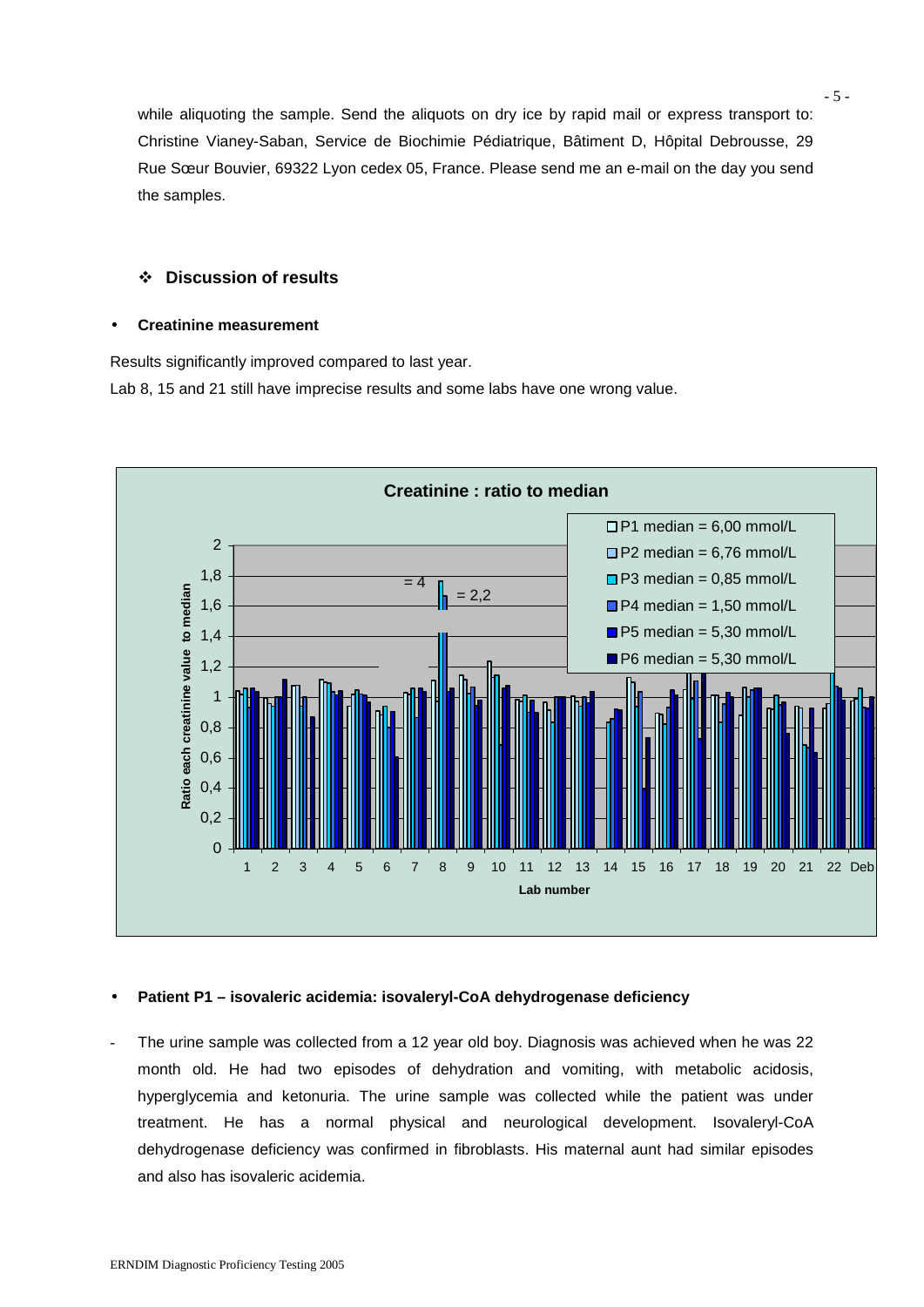- All labs gave a correct diagnosis.
- Only one lab checked for odor which was negative. Remark : the urine should be acidified to reveal the characteristic odor of "sweaty feet".
- 18 labs performed aminoacid analysis: 8 reported an increase of glycine, while 10 reported a normal profile including glycine. Glycine levels ranged from 285 to 434 mmol/mol creatinine (median = 341) which in our hands is abnormal (age-matched control range for Debrousse and Lausanne: < 200 mmol/mol creatinine). Therefore the question is: which control value do you use? Quantitative results were satisfactory and coefficients of variation were identical for glycine calculated according to creatinine measured by each participant and glycine calculated with the median value for creatinine. This clearly illustrates that the improvement observed on creatinine measurement has a direct impact on quantitative data.



- All labs performed organic acid analysis. There was a very high variability in quantitative results for isovalerylglycine. The problem is most likely that there is no commercial standard available. H. Ten Brink (Free University, Amsterdam: HJ.tenBrink@VUmc.nl) synthetized isovalerylglycine and [d9] isovalerylglycine. Ten labs reported a normal excretion of 3-hydroxyisovaleric acid, because the patient was under treatment. H. Ten Brink can also provide 3-hydroxyisovaleric acid.
- Interpretation of results and recommendations were correct.
- **Scoring** 
	- o Analytical : increase of isovalerylglycine and glycine (score 2), wrong creatinine, normal glycine excretion (score 1)
	- o Interpretation : isovaleric acidemia as first diagnosis (score 2),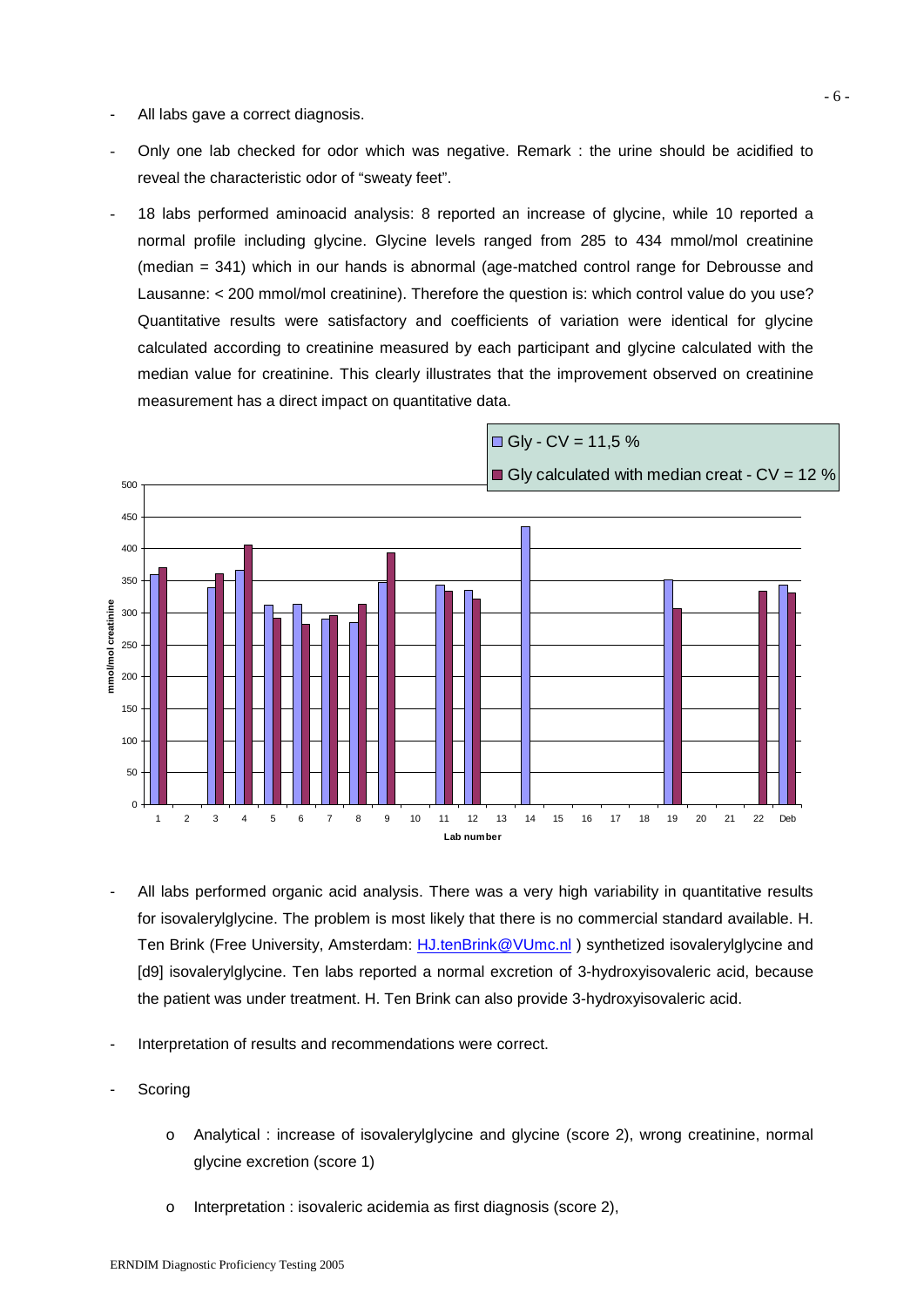o Recommendations : plasma acylcarnitines, isovaleryl-CoA dehydrogenase activity or mutation analysis (score 1)

#### **Patient P2 - tyrosinemia type II: tyrosine aminotransferase deficiency**

This 20 year old patient, from unrelated parents, presents a slight mental retardation. He stopped school at 12. From the age of 17, he presented ophtalmological symptoms ascribed to allergy, and from the age of 18, palmar and plantar keratosis ascribed to verruca. The urine sample has been collected one month after starting a restricted protein diet. Plasma tyrosine level was 885 µmol/L when the urine sample was collected. Mutation analysis of tyrosine aminotransferase gene is under investigation. This sample has been sent to all DPT centers. The two pictures below illustrate keratosis.



- All labs gave a correct diagnosis.
- All labs performed aminoacids, and all labs, except one, reported an increase of tyrosine. Quantification of tyrosine was satisfactory.



#### **Tyrosine - median = 86 mmol/mol creat - CV = 12 %**

ERNDIM Diagnostic Proficiency Testing 2005

- 7 -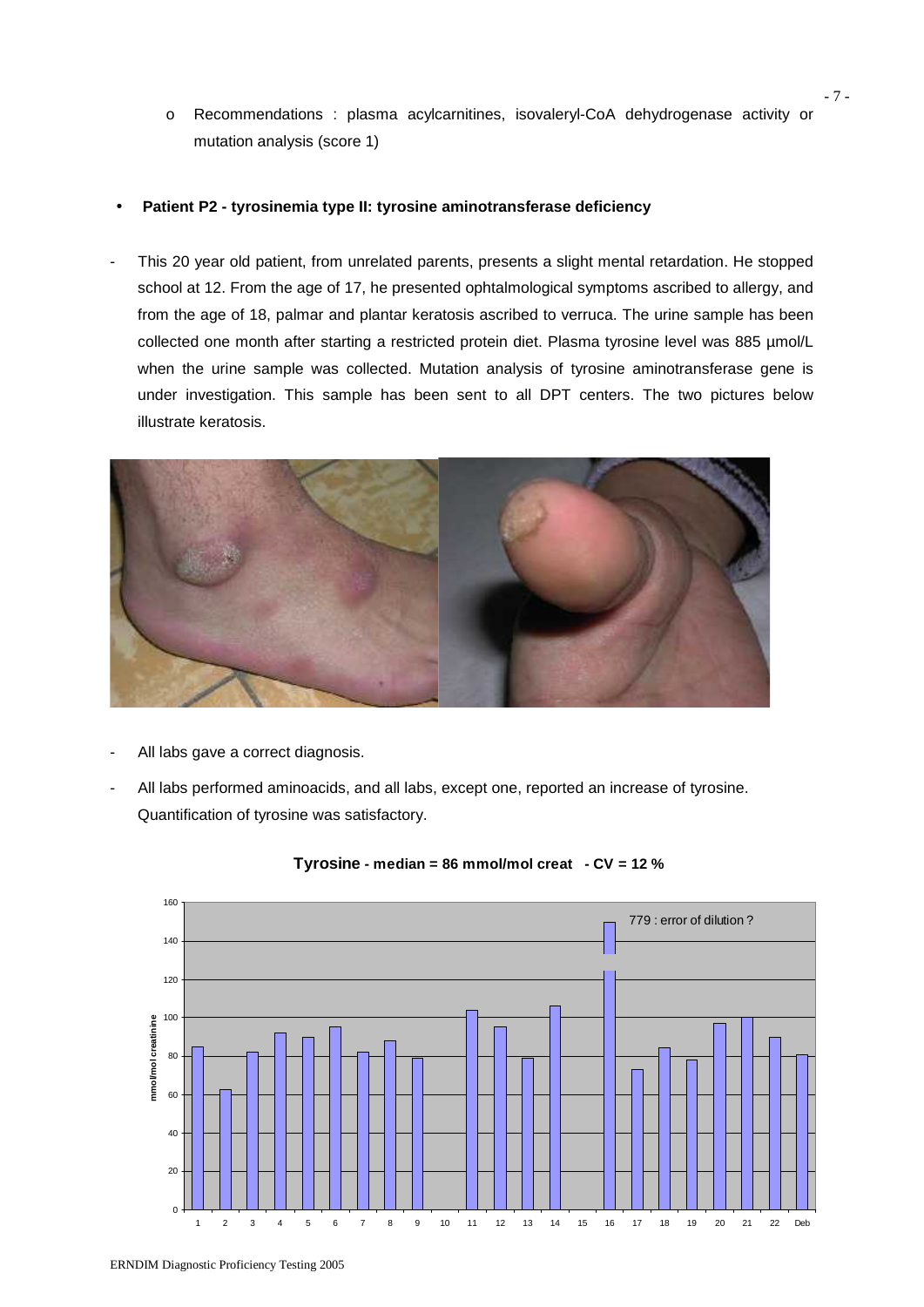- All labs performed organic acids, and identified an increase of 4-hydroxyphenyllactic acid. Eleven labs also reported an increase of 4-hydroxyphenylpyruvic acid. There was a great variability in the quantification of metabolites: problem of oximation ?
- Advice for further investigations was correct, except that some labs advised to measure tyrosine aminotransferase activity in liver, which is quite invasive when mutation analysis is available.
- **Scoring** 
	- o Analytical : increase of tyrosine, and 4-hydroxyphenyllactic (score 2), normal tyrosine level, wrong tyrosine concentration, wrong creatinine (score 1)
	- o Interpretation : tyrosinemia type II (score 2)
	- o Recommendations : plasma aminoacids, mutation analysis tyrosine aminotransferase gene (score 1), tyrosine aminotransferase activity in liver as only advice (score 0)

### **Patient P3 : disorder of peroxysome biogenesis**

- This 1 month old girl, first child of consanguineous parents, was born after cesarian delivery because of intrauterine growth failure and foetal distress. She had dysmorphia (hypertelorism, domed forehead), hypotonia, and hepatomegaly. Biochemical investigation revealed an increase of ALAT and ASAT, and cholestasis. On X-ray of bones, she had epiphyseal calcific stippling. Acylcarnitine profiling in plasma showed an increase of C16 and C18 dicarboxylylacylcarnitines. A disorder of peroxysome biogenesis was confirmed in fibroblasts: DHAP-AT activity and VLCFA oxidation were defective. This was a challenging sample. Urine is most probably not the best biological fluid to diagnose peroxysomal abnormalities, but in this case, the organic acid profile (3,6 epoxydicarboxylic acids) allowed to suspect a peroxysomal disorder.
- Fifteen labs gave a correct diagnosis, whereas 7 labs concluded to a lysosomal storage disease.
- Eighteen labs performed aminoacid analysis: 14 labs reported hyperaminoaciduria, whereas 4 labs concluded to a normal profile or to the increase of one aminoacid: problem of control values? Problem of pipecolic acid: most labs failed to detect it, although its concentration was approximately 70 mmol/mol creatinine (by LC-MS/MS and GC/MS). With "new" ninhydrines, there is a lack of sensitivity to detect pipecolic acid due to the removal of methylcellosolve from their composition.

Twenty labs performed organic acids. All of them reported an increase of 4-hydroxyphenyllactic acid: this is a frequent finding in disorders of peroxysomal biogenesis, although it is not specific. 3,6 epoxydicarboxylic acids, mainly C14 (but also C12, C13, and C14:1) were identified by 9 labs. This increase is probably due to the deficiency of epoxide hydrolase, a peroxysomal enzyme (*Pitt and Poulos, Clin Chim Acta 1993;223:23-9*). However these are not specific metabolites, since a slight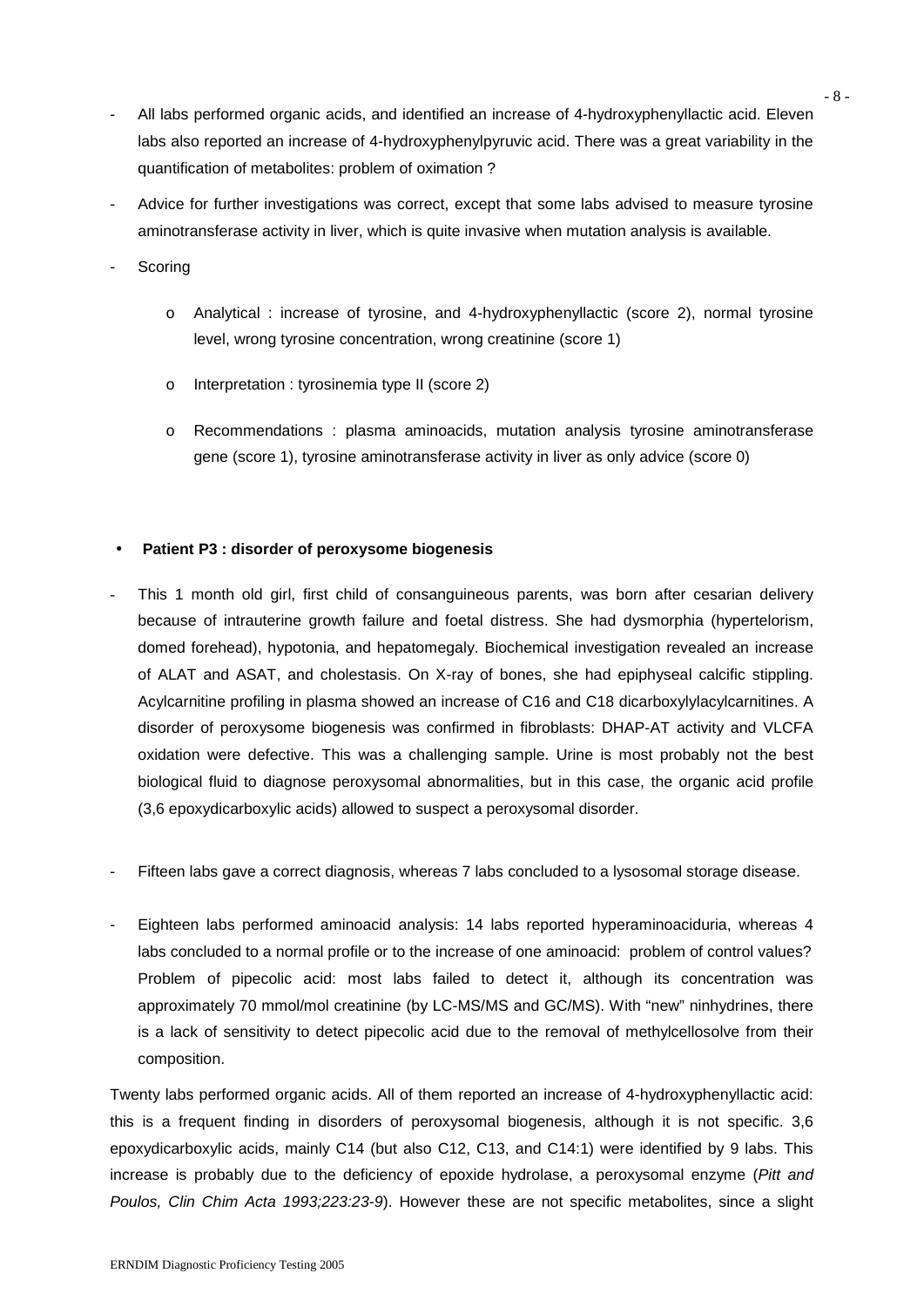increase of 3,6 epoxydecanedioic (C10), and 3,6 epoxydodecanedioic acid (C12) can be observed in newborns. One participant informed us of an increase of these metabolites in bile occlusion and liver diseases. The spectra of TMS derivatives of 3,6 epoxydodecanedioic and 3,6 epoxytetradecanedioic acid are given below. Presence of 2-hydroxysebacic acid was reported by 6 labs. It is present in disorders of peroxysome biogenesis (possibly due to impaired oxidation of 2-hydroxy very-long-chain fatty acids) but it is sometimes slightly increased in premature newborns fed with medium chain triglycerides (*Muth et al, J Inher Metab Dis 2003; 26:583*).

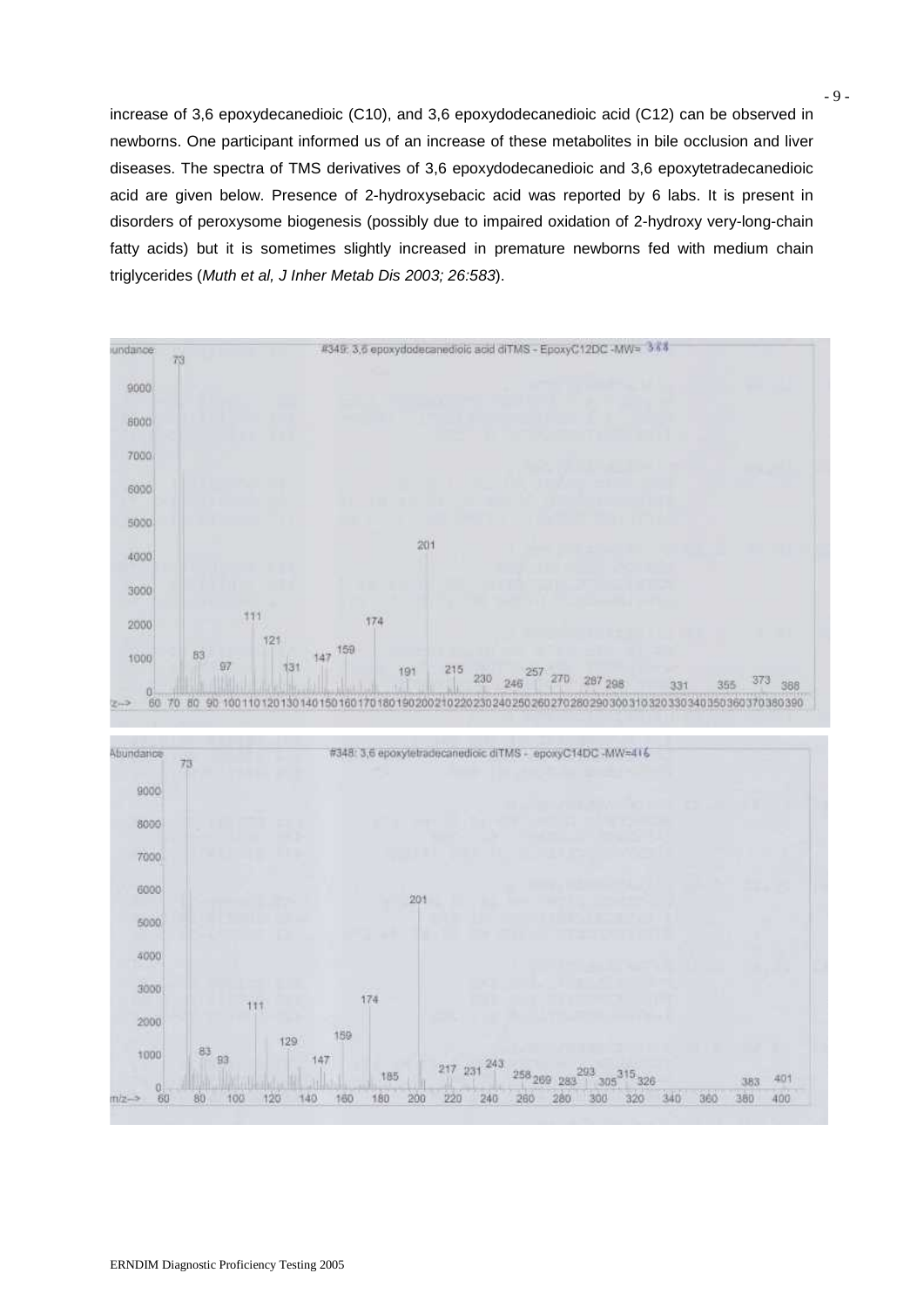- Among the 11 labs who performed oligosaccharides, 4 labs reported a profile consistent with alpha-mannosidosis. The 6 other labs reported an abnormal profile but not consistent with an oligosaccharidosis, and one lab reported a normal profile. During the meeting, one participant informed us that she performed an oligosaccharide profile on urine from another patient with a disorder of peroxysomal biogenesis and observed the same abnormal profile.
- Thirteen labs did look for mucopolysaccharides and 2 of them reported a profile that can evoke a mucopolysaccharidosis.
- Two labs did a bile acid analysis by tandem MS and found an increase of taurotetrahydroxycholestanoic acid (and taurodihydroxycholestanoic acid for one of them).
- Advice for further investigations was OK for those who reached a correct diagnostic suspicion, whereas other labs were proposing misleading follow-up measures.
- **Scoring** 
	- o Analytical: increase of 4-hydroxyphenyllactic and 3,6 epoxydicarboxylic acids or 2 hydroxysebacic acid, and/or pipecolic acid (score 2), wrong creatinine, increase of 4 hydroxyphenyllactic alone (score 1), organic acids not performed, elevation of all organic acids, oligosaccharide profile consistent with alpha-mannosidosis, mucopolysaccharide profile evocative of a mucopolysaccharidosis (score 0).
	- o Interpretation: disorder of peroxysome biogenesis, Zellweger syndrome (score 2), alpha mannosidosis, GM gangliosidosis, glycoproteinoses, mucopolysaccharidoses, sialic storage disorder = misleading diagnoses (score 0)
	- o Recommendations: plasma VLCFA, pipecolic acid, phytanic acid, erythrocyte plasmalogens or investigation of peroxysomal disorder in fibroblasts (score 1), enzyme study(ies) of lysosomal storage disease(s) (score 0).

 $-10-$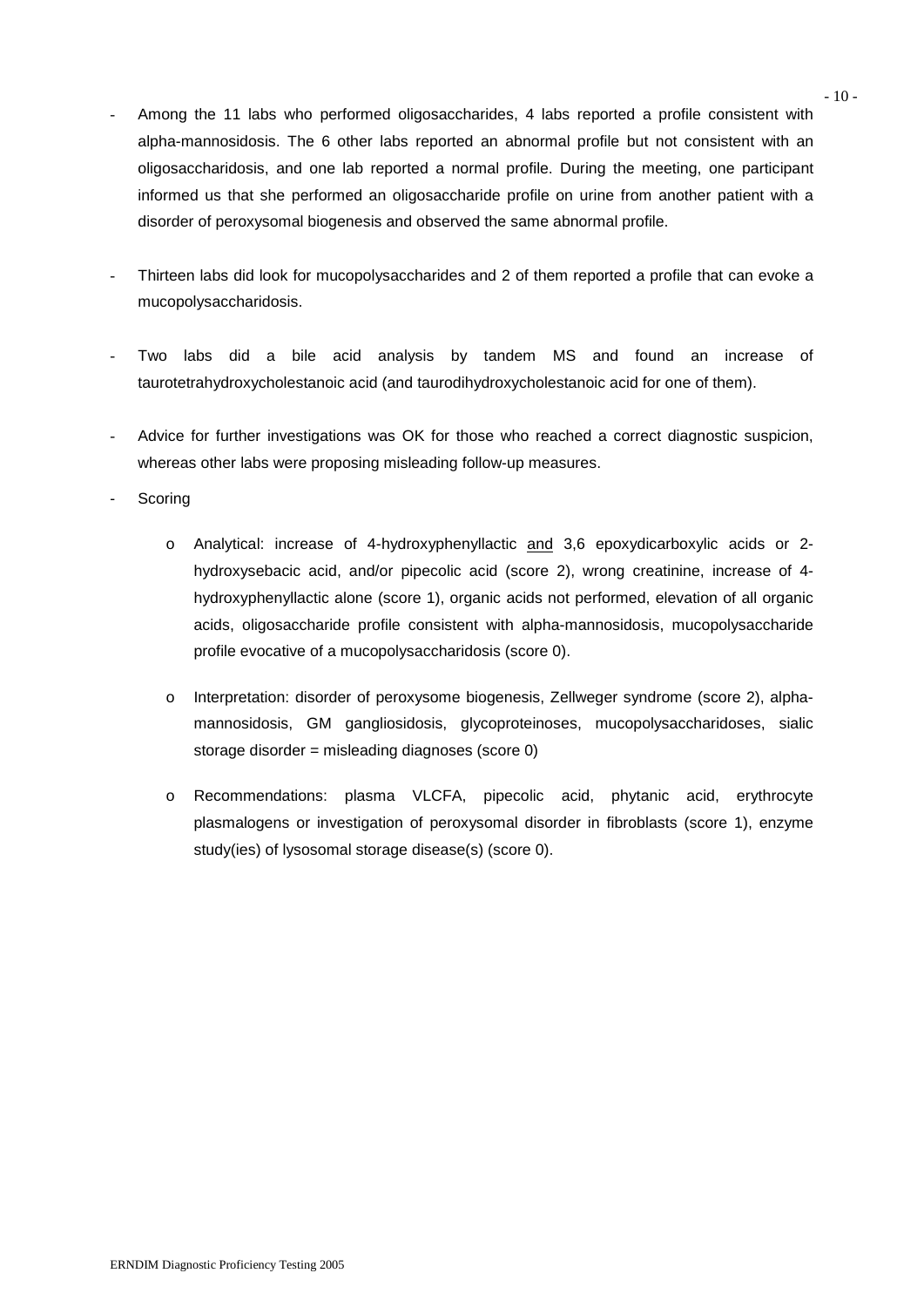# **Patient P4 : multiple acyl-CoA dehydrogenase (MAD) deficiency due to Electron Transfer Flavoprotein (ETF) deficiency**

- This girl is the 9th child of consanguineous parents. The 1st and 6th child died at 2 days of life, without diagnosis. At 20 hours of life, she presented lethargy, hypotonia with peripheral hypertonicity and tremor. She had acidosis, hypoglycemia (0.7 mmol/L), hyperammonemia (139 µmol/L), and anemia with leucopenia. The urine sample was collected at two months of age, under treatment with L-carnitine, riboflavine, low fat and limited protein diet. Electron Transfer Flavoprotein activity was defective in fibroblasts (ETF = 0.15 nmol/min/mg prot - controls = 1.25  $\pm$ 0.32). Mutation analysis revealed that the patient is homozygote for the c.797C>T (p.Thr266Met) mutation of the ETFA gene: this is the most frequent disease-causing mutation of ETFA gene.
- All labs gave a correct diagnosis.
- Aminoacid analysis was performed by 18 labs. Eleven of them reported an increase of glycine, 4 an increase of tyrosine, and 2 an increase of sarcosine. By LC-MS/MS, we identified an important increase of dimethylglycine (407 mmol/mol creat - controls <30) and of sarcosine (42 mmol/mol creat - controls <5), consistent with MAD deficiency (dimethylglycine dehydrogenase and sarcosine dehydrogenase are ETF dependent enzymes).
- All labs identified an increase of ethylmalonic and glutaric acids acid (with a great variability in quantitative results, although these 2 organic acids are included in the ERNDIM QAP "quantitative organic acids"). Most labs also reported an increase of 2-hydroxyglutaric acid, isobutyrylglycine, and isovalerylglycine. Half of them noted an increase of hexanoylglycine, butyrylglycine, and 2 methylbutyrylglycine. Excretion of dicarboxylic acids was normal since the patient was already treated.
- Interpretation and recommendations were satisfactory.
- **Scoring** 
	- o Analytical : increase excretion of ethylmalonic, glutaric, 2-hydroxyglutaric acids and acylglycines (score 2), acylglycines not detected, wrong creatinine (score 1)
	- o Interpretation : multiple acyl-CoA dehydrogenase deficiency (score 2)
	- o Recommendations : plasma/blood acylcarnitines, enzyme assay in fibroblasts or mutation analysis (score 1), no advice for further investigations (score 0)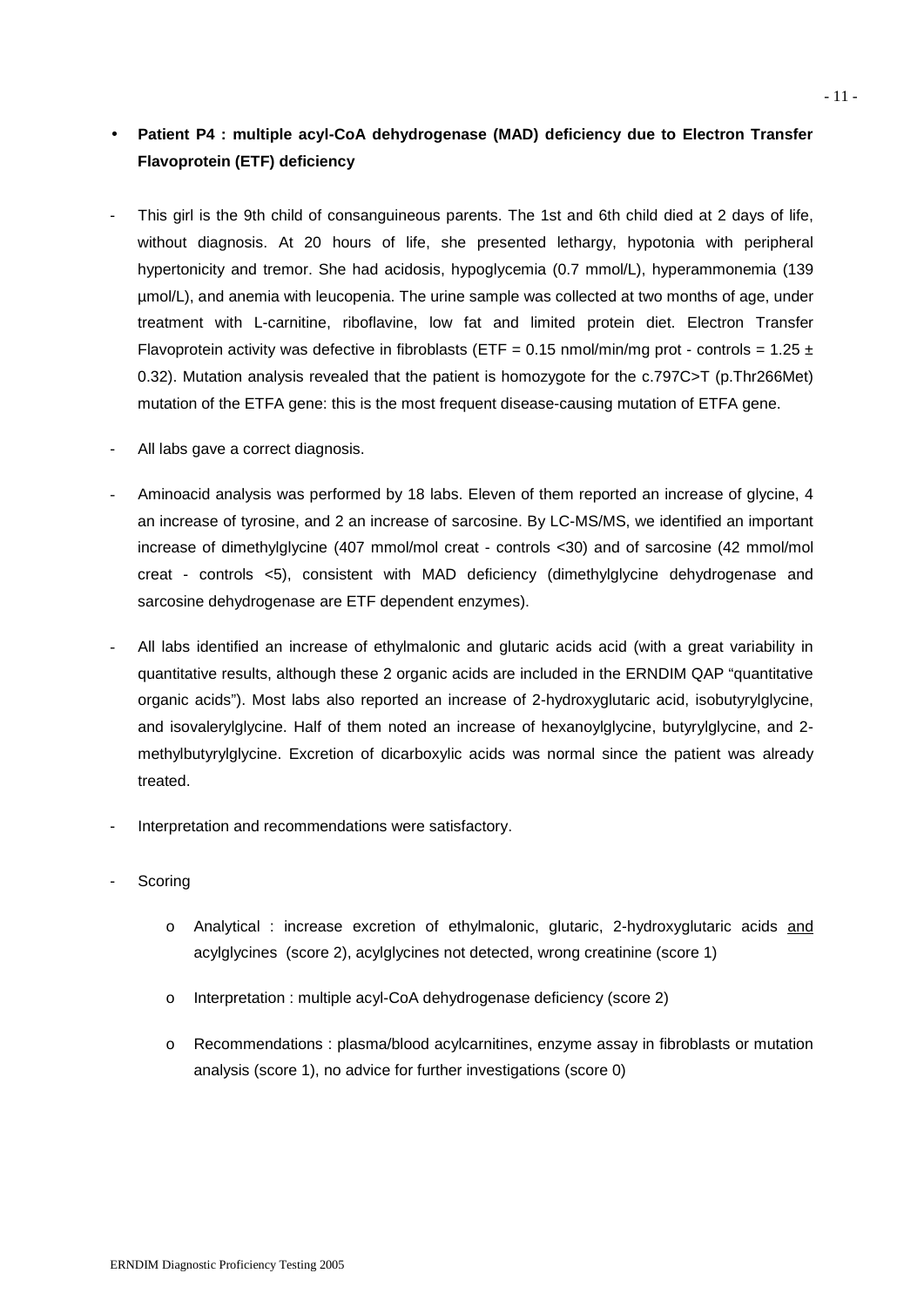#### **Patient P5 : alpha-mannosidosis due to alpha-mannosidase deficiency**

- This urine sample was collected from a 34 year old patient. She had surgery at 3 years of age for craniostenosis. She has mental retardation, strabismus, deafness and dysmorphia ascribed to Crouzon syndrome. Insulino-dependent diabetes began at the age of 22 years. She was hospitalized in rheumatology because of foot pain: X-ray revealed important abnormalities. She also had neutropenia, and thrombopenia. The myelogram revealed vacuolized macrophages evocating storage cells. Alpha-mannosidase deficiency was confirmed in leukocytes.
- A big problem occurred with this urine: it has been stored frozen in aliquots of 8 ml in plastic tubes for one year. Some urine samples had a characteristic profile of alpha-mannosidosis, whereas, in other samples, a normal oligosaccharide profile was observed. It is not clear whether this is due to a problem of storage (but all of them have been stored in the same conditions), or whether this is due to a problem of homogenization of the urine sample during aliquoting? We have no answer. We already experienced this problem in alpha-mannosidosis (with a control sample sent by the QC scheme of Manchester "Qualitative and quantitative MPS diagnosis"). Moreover, this patient had diabetes and this complicated the interpretation of results. The important conclusion concerning this sample is that the same pre-analytical problem can happen with urine samples sent for diagnosis as well; the results have to be interpreted together with the clinical information and if there are unexpected findings a control sample must be required.
- The diagnosis given by the participants depended of the quality of the urine sample received. Eight labs concluded that alpha-mannosidosis was the most probable diagnosis, and 4 that a lysosomal disorder cannot be excluded. Because of the important glucosuria, 2 labs gave diabetes as sole diagnosis. Four labs concluded to a mucopolysaccharidosis or to Gaucher type I, and 4 could not reach a diagnosis.
- Preinvestigations: 19 labs searched for glucose in urine, and all, except one, found a positive test (when quantified, glucose ranged from 55 to 500 mmol/mol of creatinine).
- Sixteen labs performed amino acids and did not find any significant abnormality.
- Seventeen labs performed organic acids and all, except one, reported ketosis. One lab misidentified glucose as fucose.
- Only 19 labs performed oligosaccharides. Eleven reported an abnormal profile but only 5 of them concluded to alpha-mannosidosis. Four labs reported a normal profile. Among these 19 labs, 10 reported an abnormal band above lactose, compatible with glucose.

The figure above illustrates that some urine samples had a normal oligosaccharide profile (1<sup>st</sup> and  $2^{nd}$ ) sample), whereas the  $3<sup>rd</sup>$  urine sample had a characteristic profile of alpha-mannosidosis.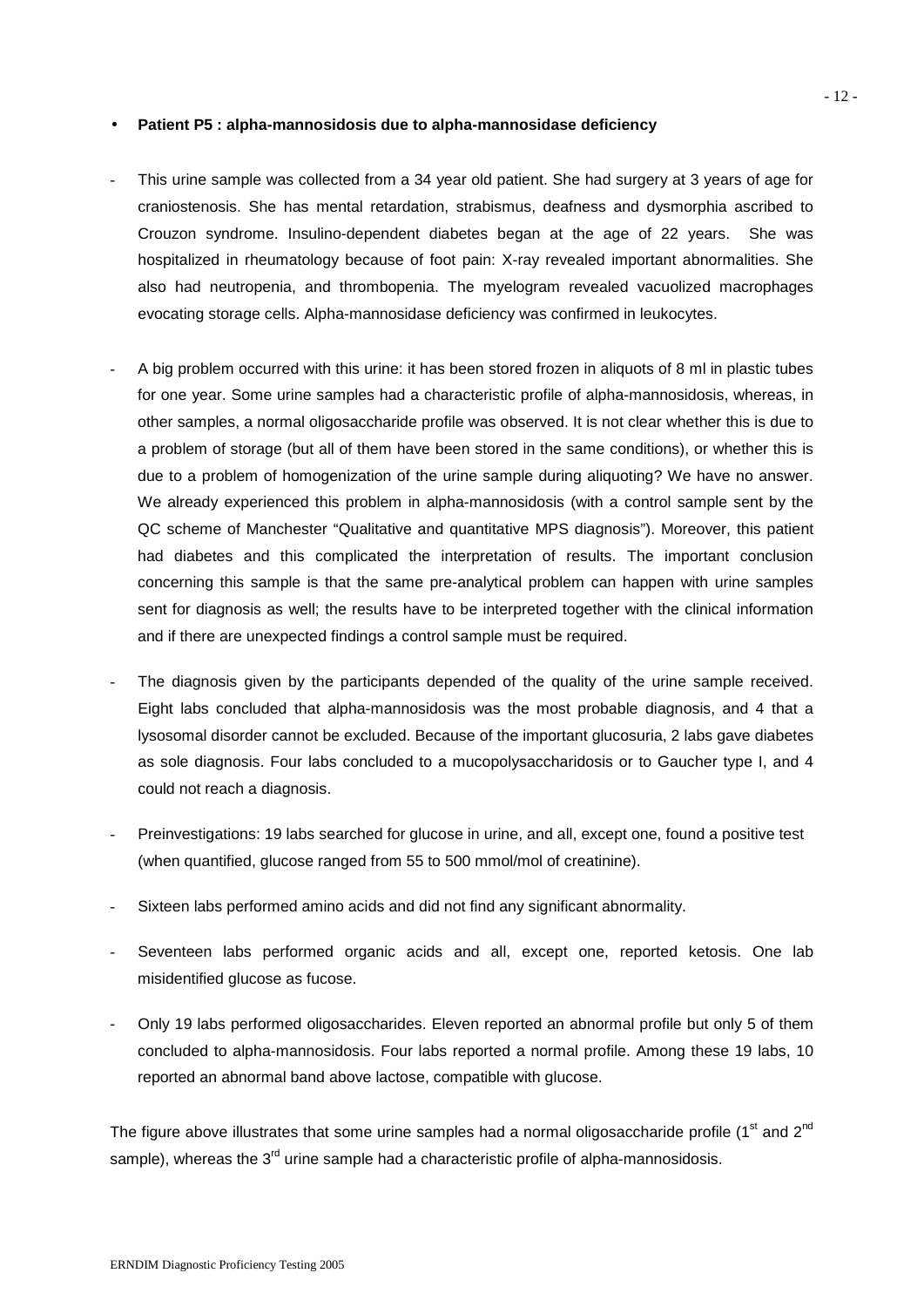

 $\alpha$ -mannosidosis

- Mucopolysaccharides: 7 labs reported a normal profile, one lab reported a profile consistent with mucopolysaccharidosis type III and one lab reported an increase of MPS.
- Advice for further investigations depend of diagnosis.
- **Scoring** 
	- o Analytical: oligosaccharide pattern characteristic for alpha-mannosidosis, abnormal profile of oligosaccharides and glucosuria (score 2), normal profile of oligosaccharides, oligosaccharides not performed and normal mucopolysaccharide profile, glucosuria (score 1), mucopolysaccharide profile consistent with MPS type 2 or 3 (score 0)
	- o Interpretation: alpha-mannosidosis, lysosomal storage disease cannot be excluded (score 2), no diagnosis, possible mucopolysaccharidosis, lysosomal storage disease not diagnosed by the methods used (score 1), mucopolysaccharidosis (score 0)
	- o Recommendations: alpha-mannosidase activity, or oligosaccharides profile must be repeated on a new urine sample or by a specialized lab, or enzymes of oligosaccharidoses, identification of storage cell materiel (score 1), plasma studies, ascertain Crouzon syndrome, enzyme assay MPS type 2 or 3 (score 0)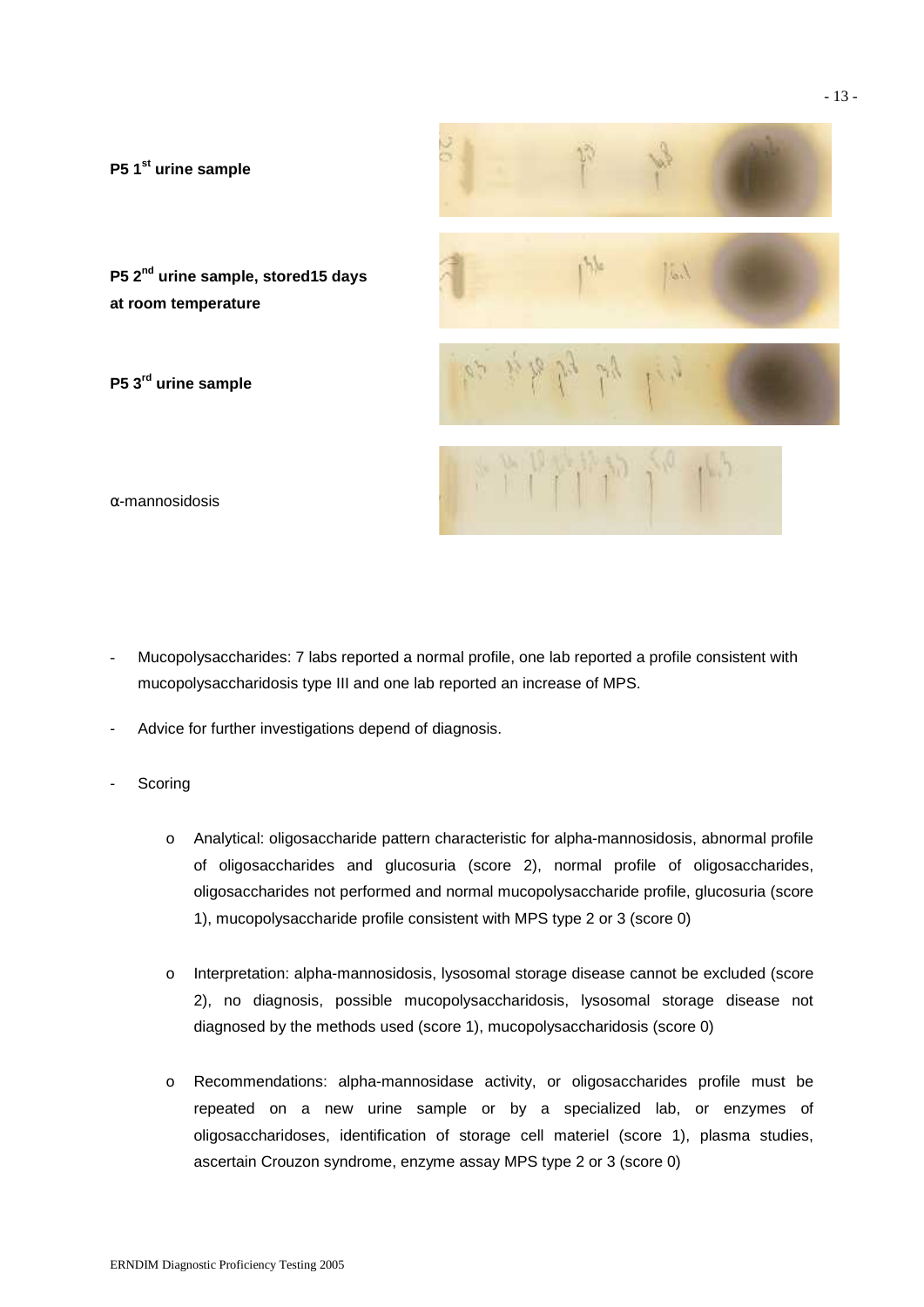# **Patient P6 : 4-hydroxybutyric aciduria – succinic semialdehyde dehydrogenase (SSADH) deficiency**

- This 7 year-old boy present a severe psychomotor retardation, with hypotonia during the first months of life, plagiocephaly, and strabismus. There is no regression. MRI and caryotype are normal, and investigation for fragile-X is negative. His younger brother who has the same clinical presentation is also affected. Diagnosis of SSADH deficiency has been confirmed by mutation analysis of *ALDH5A1* gene.
- All labs, except one, concluded to 4-hydroxybutyric aciduria, and one lab concluded to mucolipidosis type 4 (although the presence of 4-hydroxybutyric was reported in organic acids !).
- The 18 labs who performed amino acid analysis reported no specific abnormality.
- Organic acids: all labs demonstrated an increase of 4-hydroxybutyric acid excretion, with a high variability of quantitative results  $(CV = 271\%)$ , possibly due to a problem of storage of the sample. Erythro- and threo-4,5-dihydroxyhexanoic acids and/or lactones were reported by 13 labs, an increase of glycolic acid by 8 labs, of 3,4-dihydroxybutyric by 7, and of 3-hydroxypropionic and 2,4-dihydroxybutyric acids by 3 labs.

Beside 4-hydroxybutyric acid, several organic acids have been reported to be increased in 4 hydroxybutyric aciduria. Cornelis Jakobs and Mike Gibson were asked about the specificity of theses compounds with respect to 4-hydroxybutyric aciduria: only 4,5-dihydroxyhexanoic acids (erythro-, threo- and the lactones which are dependent upon the pH of extraction) are specific of SSADH deficiency, but others can be elevated. In case of exogenous intake (Gamma-OH®), only 4-hydroxybutyric is elevated. The way to confirm diagnosis is to measure SSADH activity in lymphocytes or lymphoblasts and/or to perform mutation analysis of *ALDH5A1* gene.

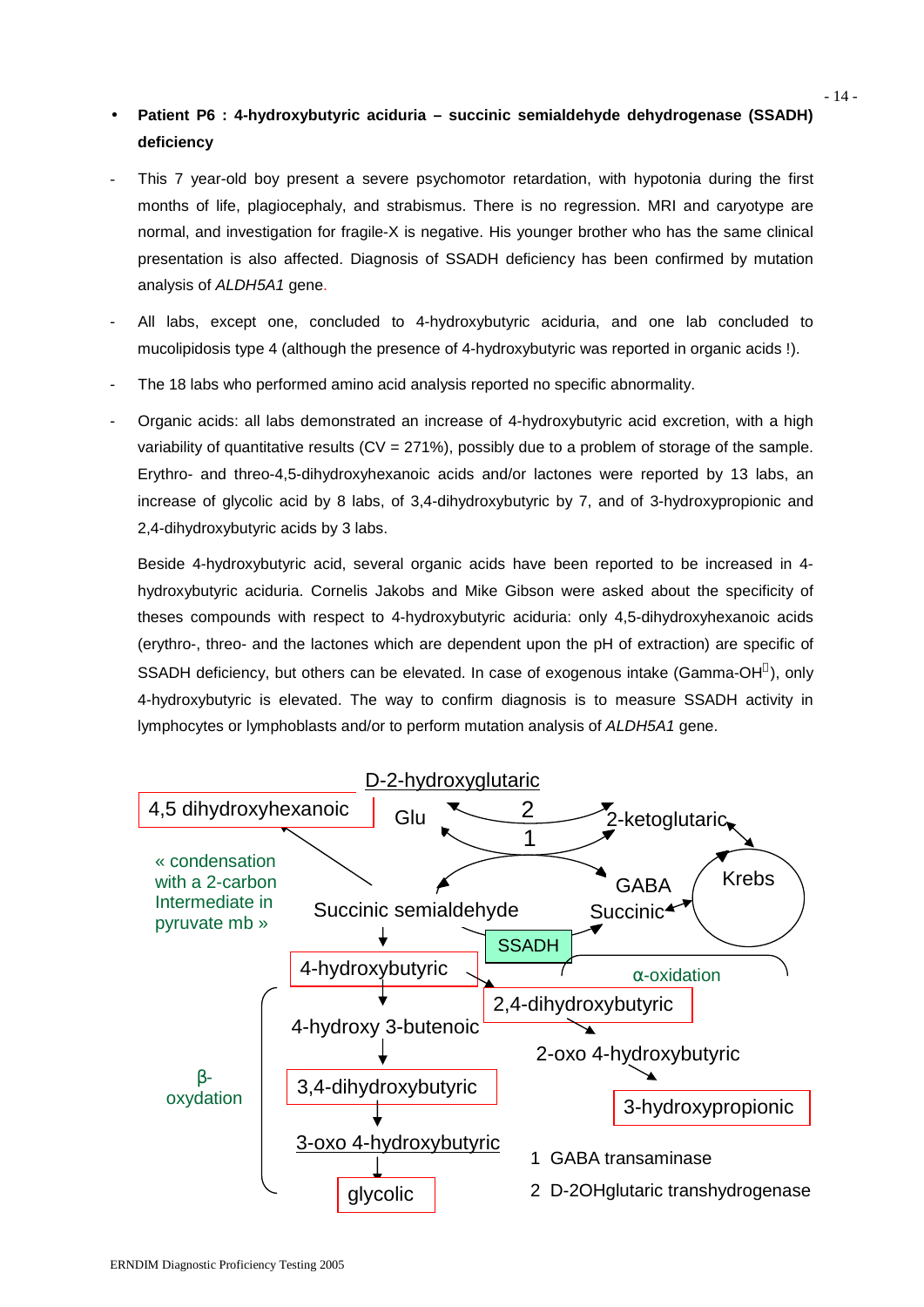- Advice for further investigations was OK. Only one lab adviced to investigate the brother !
- Scoring
	- o Analytical: increase of 4-hydroxybutyric acid excretion (score 2), wrong creatinine (score 1)
	- o Interpretation: 4-hydroxubutyric aciduria or succinic semialdehyde dehydrogenase deficiency (score 2), mucolipidosis type 4 (score 0)
	- o Recommendations: 4-hydroxubutyric in plasma or CSF, SSADH activity, mutation analysis *ALDH5A1* gene (score 1), investigation of mucolipidoses, no advice for further investigations (score 0)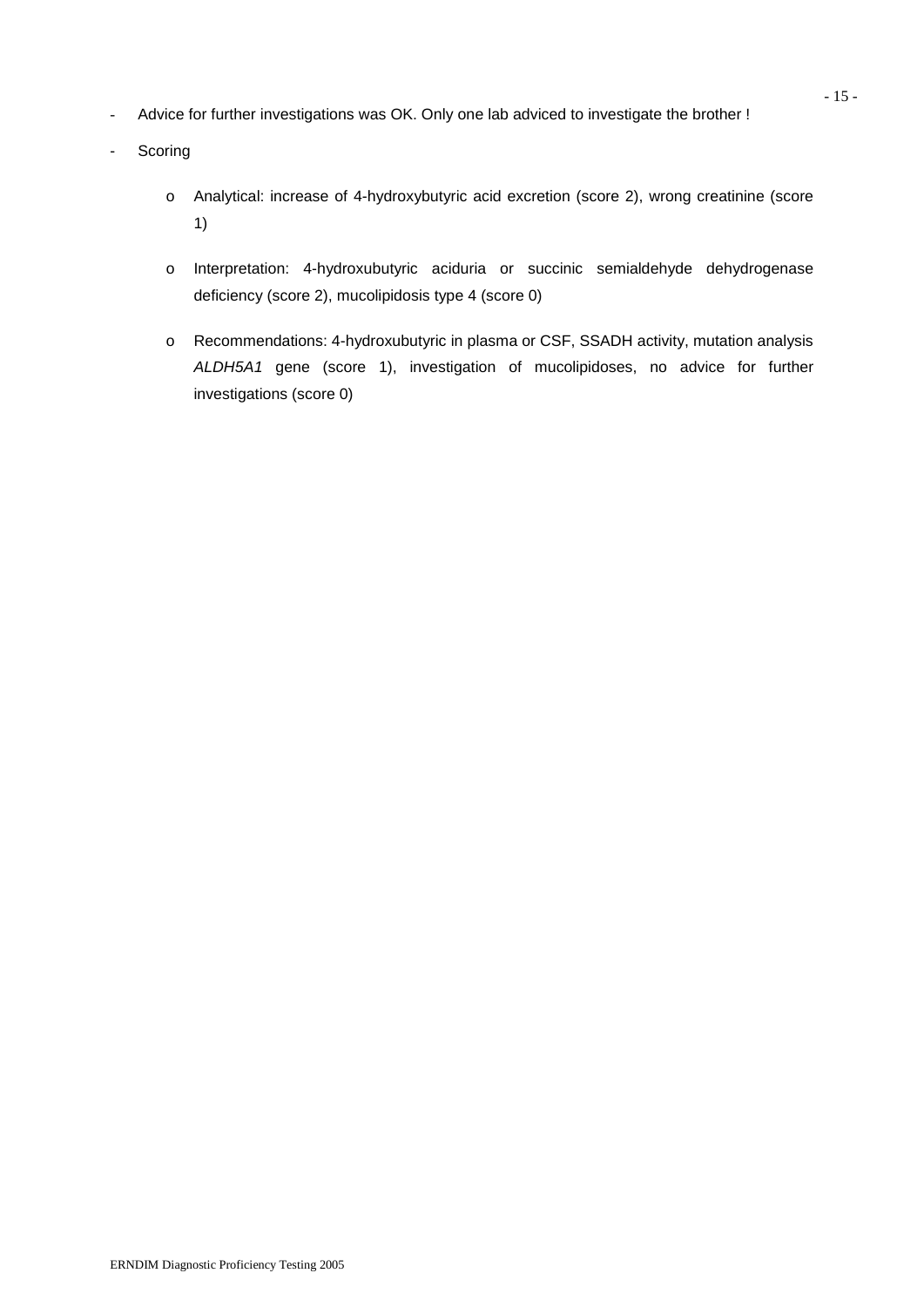# **Scores of participants**

## **Survey 2005-1**

| Lab                |                | <b>Patient P1</b>                          |              |                         |                | <b>Patient P2</b>               |              |              | <b>Patient P3</b> |                |                  |                         |
|--------------------|----------------|--------------------------------------------|--------------|-------------------------|----------------|---------------------------------|--------------|--------------|-------------------|----------------|------------------|-------------------------|
| $\mathsf{n}^\circ$ |                | Isovaleric acidemia<br>Tyrosinemia type II |              |                         |                | Peroxysome biogenesis<br>defect |              |              |                   |                |                  |                         |
|                    | A              | $\mathbf{I}$                               | $\mathsf{R}$ | <b>Total</b>            | A              | $\mathbf{I}$                    | $\mathsf{R}$ | <b>Total</b> | A                 | $\mathbf{I}$   | R                | <b>Total</b>            |
| $\mathbf{1}$       | $\overline{2}$ | $\overline{2}$                             | $\mathbf{1}$ | 5                       | $\overline{2}$ | 2                               | $\mathbf{1}$ | 5            | $\overline{2}$    | $\overline{2}$ | $\mathbf{1}$     | 5                       |
| $\mathbf{2}$       | $\overline{2}$ | $\overline{2}$                             | $\mathbf{1}$ | $5\phantom{.0}$         | $\overline{2}$ | 2                               | $\mathbf 1$  | 5            | $\mathbf{1}$      | $\overline{2}$ | $\mathbf{1}$     | $\overline{\mathbf{4}}$ |
| 3                  | $\overline{2}$ | $\overline{2}$                             | $\mathbf{1}$ | $5\phantom{.0}$         | $\overline{2}$ | $\overline{2}$                  | $\mathbf{1}$ | 5            | $\mathbf{1}$      | $\pmb{0}$      | $\mathsf 0$      | $\mathbf 1$             |
| 4                  | $\mathbf{1}$   | $\overline{2}$                             | $\mathbf{1}$ | 4                       | 2              | $\overline{2}$                  | $\mathbf{1}$ | 5            | $\overline{2}$    | $\overline{2}$ | $\mathbf{1}$     | $5\phantom{.0}$         |
| 5                  | $\mathbf{1}$   | $\overline{2}$                             | $\mathbf{1}$ | $\overline{\mathbf{4}}$ | $\overline{2}$ | 2                               | $\mathbf{1}$ | 5            | $\overline{2}$    | $\overline{2}$ | $\mathbf{1}$     | $5\phantom{.0}$         |
| 6                  | $\overline{2}$ | $\overline{2}$                             | $\mathbf{1}$ | 5                       | $\overline{2}$ | $\overline{2}$                  | $\mathbf{1}$ | 5            | $\overline{2}$    | $\overline{2}$ | $\mathbf{1}$     | $5\phantom{.0}$         |
| $\overline{7}$     | $\mathbf{1}$   | $\overline{2}$                             | $\mathbf{1}$ | $\overline{\mathbf{4}}$ | $\overline{2}$ | 2                               | $\mathbf{1}$ | 5            | $\mathbf{1}$      | $\mathbf 0$    | $\boldsymbol{0}$ | $\mathbf{1}$            |
| 8                  | $\overline{2}$ | $\overline{2}$                             | $\mathbf{1}$ | $5\phantom{.0}$         | $\overline{2}$ | $\overline{2}$                  | $\pmb{0}$    | 4            | $\mathbf{1}$      | $\overline{2}$ | $\mathbf{1}$     | $\overline{\mathbf{4}}$ |
| 9                  | $\overline{2}$ | $\overline{2}$                             | $\mathbf{1}$ | $5\phantom{.0}$         | $\overline{2}$ | $\overline{2}$                  | $\mathbf{1}$ | 5            | $\mathbf{1}$      | $\overline{2}$ | $\mathbf{1}$     | $\overline{\mathbf{4}}$ |
| 10                 | $\mathbf{1}$   | $\overline{2}$                             | $\mathbf{1}$ | $\overline{\mathbf{4}}$ | $\overline{2}$ | 2                               | $\mathbf{1}$ | 5            | $\mathbf{1}$      | $\mathbf 0$    | $\boldsymbol{0}$ | $\mathbf{1}$            |
| 11                 | $\mathbf{1}$   | $\overline{2}$                             | $\mathbf 1$  | $\overline{\mathbf{4}}$ | $\overline{2}$ | $\overline{2}$                  | $\mathbf{1}$ | 5            | $\mathbf{1}$      | 0              | $\mathbf 0$      | $\mathbf{1}$            |
| 12                 | $\overline{2}$ | $\overline{2}$                             | $\mathbf{1}$ | 5                       | $\overline{2}$ | 2                               | $\mathbf{1}$ | 5            | $\overline{2}$    | $\overline{2}$ | $\mathbf{1}$     | $5\phantom{.0}$         |
| 13                 | $\mathbf{1}$   | $\overline{2}$                             | $\mathbf{1}$ | $\overline{\mathbf{4}}$ | $\overline{2}$ | 2                               | $\mathbf{1}$ | 5            | $\overline{2}$    | $\overline{2}$ | $\mathbf{1}$     | 5                       |
| 14                 | $\overline{2}$ | $\overline{2}$                             | $\mathbf{1}$ | 5                       | $\overline{2}$ | $\overline{2}$                  | $\mathbf{1}$ | 5            | $\mathbf 0$       | 0              | $\mathsf 0$      | $\mathbf 0$             |
| 15                 | $\mathbf{1}$   | $\overline{2}$                             | $\mathbf 1$  | 4                       | 1              | $\overline{2}$                  | $\mathbf{1}$ | 4            | $\mathbf{1}$      | $\overline{c}$ | $\mathbf{1}$     | 4                       |
| 16                 | $\overline{2}$ | $\overline{2}$                             | $\mathbf{1}$ | $\sqrt{5}$              | 1              | $\overline{2}$                  | 1            | 4            | $\overline{2}$    | $\overline{2}$ | 1                | $\sqrt{5}$              |
| 17                 | $\overline{2}$ | $\overline{2}$                             | $\mathbf{1}$ | $\sqrt{5}$              | $\mathbf 1$    | $\overline{2}$                  | $\mathbf{1}$ | 4            | $\overline{2}$    | $\overline{2}$ | $\mathbf{1}$     | $\overline{\mathbf{5}}$ |
| 18                 | $\mathbf{1}$   | $\overline{2}$                             | $\mathbf{1}$ | $\overline{\mathbf{4}}$ | $\mathbf{2}$   | $\overline{2}$                  | $\mathbf{1}$ | 5            | $\mathbf{1}$      | $\pmb{0}$      | $\pmb{0}$        | $\mathbf{1}$            |
| 19                 | $\mathbf{1}$   | $\overline{2}$                             | $\mathbf{1}$ | $\overline{\mathbf{4}}$ | $\overline{2}$ | $\overline{2}$                  | $\mathbf{1}$ | 5            | $\overline{2}$    | $\sqrt{2}$     | $\mathbf{1}$     | 5                       |
| 20                 | $\mathbf{1}$   | $\overline{2}$                             | $\mathbf{1}$ | $\overline{\mathbf{4}}$ | $\overline{2}$ | $\overline{2}$                  | $\mathbf{1}$ | 5            | $\overline{2}$    | $\overline{2}$ | $\mathbf{1}$     | $5\phantom{.0}$         |
| 21                 | $\overline{2}$ | $\overline{2}$                             | $\mathbf{1}$ | $\overline{\mathbf{5}}$ | $\overline{2}$ | $\overline{2}$                  | $\mathbf{1}$ | 5            | $\mathbf{1}$      | $\overline{2}$ | $\mathbf{1}$     | $\overline{\mathbf{4}}$ |
| 22                 | $\mathbf{1}$   | $\overline{2}$                             | $\mathbf{1}$ | $\overline{\mathbf{4}}$ | $\overline{2}$ | $\overline{2}$                  | $\mathbf{1}$ | 5            | $\pmb{0}$         | $\pmb{0}$      | $\pmb{0}$        | $\pmb{0}$               |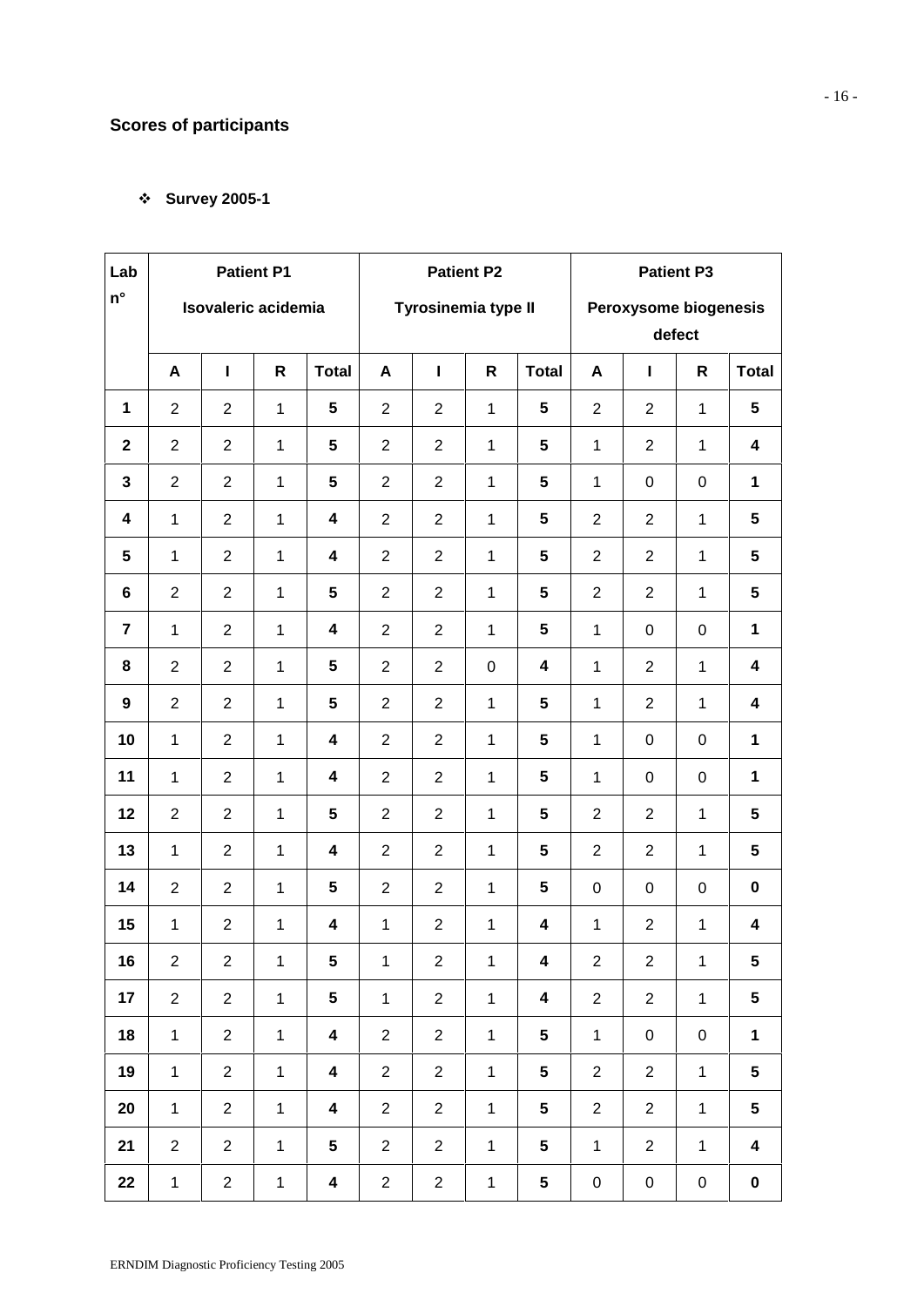## **Survey 2005-2**

| Lab                     |                |                                         | <b>Patient P4</b> |                         |                | <b>Patient P5</b>         |                  |                         | <b>Patient P6</b> |                  |                  |                         |
|-------------------------|----------------|-----------------------------------------|-------------------|-------------------------|----------------|---------------------------|------------------|-------------------------|-------------------|------------------|------------------|-------------------------|
| $n^{\circ}$             |                | <b>MAD deficiency</b><br>r-mannosidosis |                   |                         |                | 4-hydroxybutyric aciduria |                  |                         |                   |                  |                  |                         |
|                         | A              | L                                       | $\mathsf{R}$      | <b>Total</b>            | A              | L                         | $\mathsf{R}$     | <b>Total</b>            | A                 | L                | R                | <b>Total</b>            |
| $\mathbf 1$             | $\overline{2}$ | $\overline{2}$                          | $\mathbf{1}$      | $5\phantom{.0}$         | $\mathbf{1}$   | $\mathbf{1}$              | $\mathbf{1}$     | $\mathbf 3$             | $\overline{2}$    | $\overline{2}$   | $\mathbf{1}$     | $5\phantom{.0}$         |
| $\mathbf{2}$            | $\overline{2}$ | $\overline{2}$                          | $\mathbf{1}$      | $5\phantom{.0}$         | $\overline{2}$ | $\overline{2}$            | $\mathbf{1}$     | $5\phantom{.0}$         | $\overline{2}$    | $\overline{2}$   | $\mathbf{1}$     | $5\phantom{.0}$         |
| $\mathbf{3}$            | $\overline{2}$ | $\overline{2}$                          | $\pmb{0}$         | 4                       | $\overline{2}$ | $\mathbf{1}$              | $\boldsymbol{0}$ | $\mathbf{3}$            | $\overline{2}$    | $\overline{2}$   | $\boldsymbol{0}$ | $\boldsymbol{4}$        |
| $\overline{\mathbf{4}}$ | $\overline{2}$ | $\overline{2}$                          | $\mathbf 1$       | $5\phantom{.0}$         | $\overline{2}$ | $\overline{2}$            | $\mathbf{1}$     | 5                       | $\overline{2}$    | $\overline{2}$   | $\mathbf 1$      | 5                       |
| $5\phantom{.0}$         | $\overline{2}$ | $\overline{2}$                          | $\mathbf{1}$      | $5\phantom{.0}$         | $\overline{2}$ | $\overline{2}$            | $\mathbf{1}$     | 5                       | $\overline{2}$    | $\overline{2}$   | 1                | 5                       |
| $\bf 6$                 | $\overline{2}$ | $\overline{2}$                          | $\mathbf{1}$      | 5                       | $\overline{2}$ | $\mathbf{1}$              | $\mathbf 1$      | $\overline{\mathbf{4}}$ | $\mathbf{1}$      | $\overline{2}$   | 1                | 4                       |
| $\overline{7}$          | $\overline{2}$ | $\overline{2}$                          | $\mathbf{1}$      | 5                       | $\mathbf{1}$   | $\mathbf{1}$              | $\boldsymbol{0}$ | $\mathbf 2$             | $\overline{2}$    | $\overline{2}$   | 1                | 5                       |
| 8                       | $\mathbf{1}$   | $\overline{2}$                          | $\mathbf 1$       | $\overline{\mathbf{4}}$ | $\overline{2}$ | $\overline{2}$            | $\mathbf 1$      | 5                       | $\overline{2}$    | $\overline{2}$   | 1                | 5                       |
| $\boldsymbol{9}$        | $\overline{2}$ | $\overline{2}$                          | $\mathbf 1$       | 5                       | $\overline{2}$ | $\overline{2}$            | $\mathbf 1$      | 5                       | $\overline{2}$    | $\overline{2}$   | $\mathbf{1}$     | 5                       |
| 10                      | $\overline{2}$ | $\overline{2}$                          | 1                 | 5                       | $\mathbf{1}$   | $\mathbf{1}$              | $\mathbf{1}$     | $\mathbf{3}$            | $\overline{2}$    | $\overline{2}$   | 1                | 5                       |
| 11                      | $\overline{2}$ | $\overline{2}$                          | 1                 | 5                       | $\mathbf{1}$   | $\mathbf{1}$              | $\mathbf 1$      | $\mathbf{3}$            | $\overline{2}$    | $\overline{2}$   | 1                | 5                       |
| 12                      | $\overline{2}$ | $\overline{2}$                          | 1                 | 5                       | $\overline{2}$ | $\overline{2}$            | $\mathbf{1}$     | $5\phantom{.0}$         | $\overline{2}$    | $\overline{2}$   | 1                | 5                       |
| 13                      | $\overline{2}$ | $\overline{2}$                          | $\mathbf{1}$      | $5\phantom{.0}$         | $\mathbf 1$    | $\mathbf 0$               | $\pmb{0}$        | 1                       | $\overline{2}$    | $\overline{2}$   | $\mathbf 1$      | 5                       |
| 14                      | $\overline{2}$ | $\overline{2}$                          | $\mathbf 1$       | $5\phantom{.0}$         | 1              | 1                         | $\mathbf{1}$     | $\mathbf 3$             | $\overline{2}$    | $\overline{2}$   | 1                | 5                       |
| 15                      | $\overline{2}$ | $\overline{2}$                          | $\mathbf 1$       | $5\phantom{.0}$         | 0              | 1                         | $\pmb{0}$        | 1                       | $\mathbf{1}$      | $\overline{2}$   | 1                | $\boldsymbol{4}$        |
| 16                      | $\overline{2}$ | $\overline{c}$                          | 1                 | $5\phantom{.0}$         | $\overline{2}$ | $\overline{2}$            | $\boldsymbol{0}$ | 4                       | $\sqrt{2}$        | $\overline{2}$   | 1                | 5                       |
| 17                      | $\overline{2}$ | $\overline{2}$                          | $\mathbf{1}$      | $5\phantom{.0}$         | $\mathbf{1}$   | $\overline{2}$            | $\boldsymbol{0}$ | $\mathbf 3$             | $\overline{2}$    | $\overline{2}$   | $\mathbf{1}$     | ${\bf 5}$               |
| 18                      | $\overline{2}$ | $\overline{2}$                          | $\mathbf{1}$      | $\overline{\mathbf{5}}$ | $\mathbf{1}$   | $\mathbf{1}$              | $\boldsymbol{0}$ | $\mathbf 2$             | $\overline{2}$    | $\overline{2}$   | $\mathbf{1}$     | 5                       |
| 19                      | $\overline{2}$ | $\sqrt{2}$                              | $\mathbf{1}$      | $5\phantom{.0}$         | $\mathbf{2}$   | $\overline{2}$            | $\mathbf{1}$     | $5\phantom{a}$          | $\sqrt{2}$        | $\overline{2}$   | $\mathbf{1}$     | $5\phantom{a}$          |
| 20                      | $\overline{2}$ | $\sqrt{2}$                              | $\mathbf{1}$      | $5\phantom{.0}$         | $\mathbf{1}$   | $\overline{2}$            | $\boldsymbol{0}$ | $\mathbf{3}$            | $\overline{2}$    | $\overline{2}$   | $\mathbf{1}$     | $5\phantom{a}$          |
| 21                      | $\overline{2}$ | $\sqrt{2}$                              | $\mathbf{1}$      | $\overline{\mathbf{5}}$ | $\overline{2}$ | $\overline{2}$            | $\mathbf{1}$     | $5\phantom{a}$          | $\mathbf{1}$      | $\overline{2}$   | $\mathbf{1}$     | $\overline{\mathbf{4}}$ |
| 22                      | $\mathbf{1}$   | $\overline{2}$                          | $\mathbf{1}$      | $\overline{\mathbf{4}}$ | $\mathbf{1}$   | $\mathbf{1}$              | $\mathbf{1}$     | $\mathbf{3}$            | $\overline{2}$    | $\boldsymbol{0}$ | $\pmb{0}$        | $\mathbf{2}$            |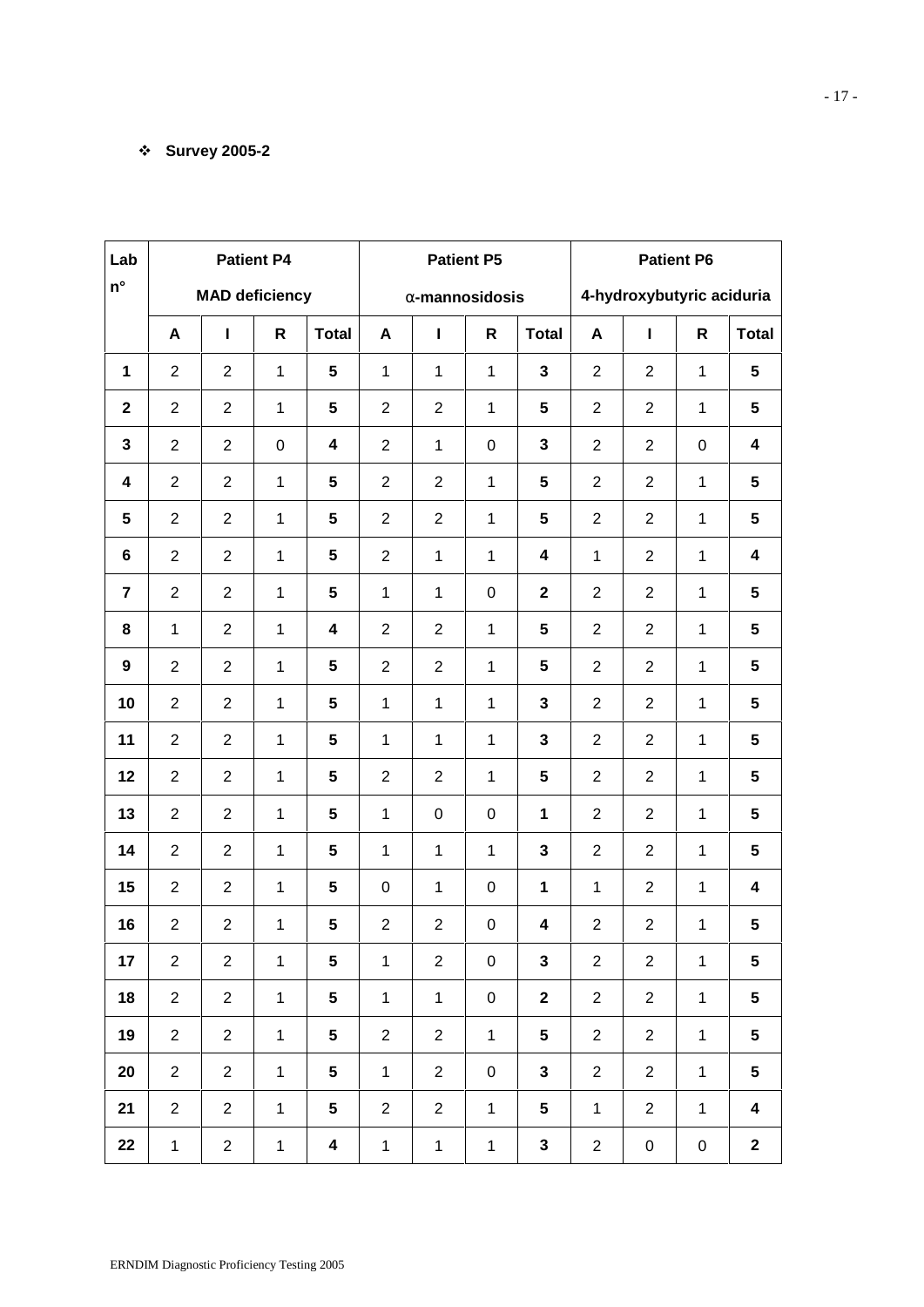### **Total scores**

| Lab<br><b>Survey</b><br><b>Survey</b> |        | <b>Cumulative score</b> | <b>Cumulative score</b> |             |
|---------------------------------------|--------|-------------------------|-------------------------|-------------|
| number                                | 2005-1 | 2005-2                  |                         | ( %)        |
| $\mathbf 1$                           | 15     | 13                      | 28                      | 93 %        |
| $\mathbf{2}$                          | 14     | 15                      | 29                      | 97 %        |
| $\mathbf{3}$                          | 11     | 11                      | 22                      | 73 %        |
| $\overline{\mathbf{4}}$               | 14     | 15                      | 29                      | 97 %        |
| $5\phantom{.0}$                       | 14     | 15                      | 29                      | 97 %        |
| $\bf 6$                               | 15     | 13                      | 28                      | 93 %        |
| $\overline{7}$                        | $10$   | 12                      | 22                      | 73 %        |
| 8                                     | 13     | 14                      | 27                      | 90 %        |
| $\boldsymbol{9}$                      | 14     | 15                      | 29                      | 97 %        |
| 10                                    | $10$   | 13                      | 23                      | <b>77 %</b> |
| 11                                    | $10$   | 13                      | 23                      | <b>77 %</b> |
| 12                                    | 15     | 15                      | 30                      | 100 %       |
| 13                                    | 14     | 11                      | 25                      | 83 %        |
| 14                                    | $10$   | 13                      | 23                      | <b>77 %</b> |
| 15                                    | 12     | $10$                    | 22                      | <b>73 %</b> |
| $16$                                  | 14     | 14                      | ${\bf 28}$              | 93 %        |
| 17                                    | 14     | 13                      | 27                      | 90 %        |
| 18                                    | $10$   | 12                      | 22                      | <b>73 %</b> |
| 19                                    | 14     | 15                      | 29                      | 97 %        |
| 20                                    | 14     | 13                      | 27                      | 90 %        |
| 21                                    | 14     | 14                      | 28                      | 93 %        |
| 22                                    | 9      | 8                       | 17                      | 57 %        |

There is no "poor performer". Seventeen labs are "good performers".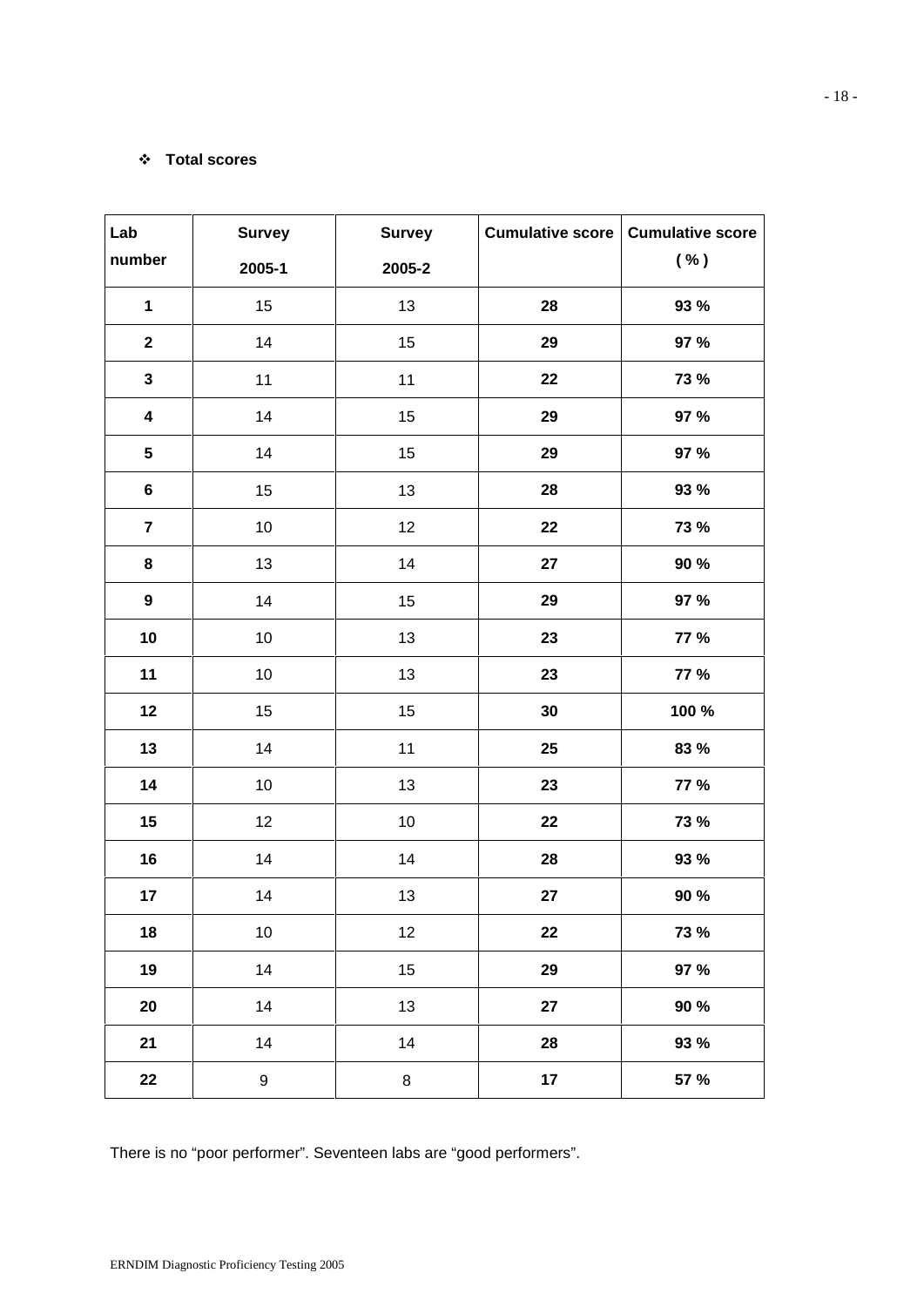### **Summary of scores**

| <b>Sample</b>     | <b>Diagnosis</b>       | Analytical (%) | Interpretation<br>(%) | Recommen-<br>dations (%) | <b>Total</b><br>$(\%)$ |
|-------------------|------------------------|----------------|-----------------------|--------------------------|------------------------|
| <b>Patient P1</b> | Isovaleric ac.         | 75             | 100                   | 100                      | 90                     |
| <b>Patient P2</b> | Tyrosinemia II         | 93             | 100                   | 95                       | 96                     |
| <b>Patient P3</b> | Peroxysome             | 68             | 68                    | 68                       | 68                     |
| <b>Patient P4</b> | MAD def.               | 95             | 100                   | 95                       | 97                     |
| <b>Patient P5</b> | $\alpha$ -mannosidosis | 73             | 73                    | 64                       | 71                     |
| <b>Patient P6</b> | 4-hydroxybutyric ac.   | 91             | 95                    | 91                       | 93                     |

#### **DPT-scheme in 2006**

Same "rules" as in 2005 :

- Two surveys of 3 urines, including "normal" patients
- Results have to be sent within 3 weeks
- Scoring will be analyzed for all centres

We remind you that to participate to the DPT-scheme, you must perform at least:

- Amino acids
- Organic acids
- **Oligosaccharides**
- **Mucopolysaccharides**

If you are not performing one of these assays, you can send the samples to another lab (cluster lab) but you are responsible for the results. The cluster lab will also receive the results.

Please send quantitative data for amino acids and, when possible, for organic acids.

#### **Meeting in 2006**

There is no SSIEM Symposium next year, because of the international IEM meeting in Japan. An ERNDIM meeting will be organized in Prague in October 2006. Further information concerning this meeting will be available soon.

We remind you that attending this meeting is an important part of the proficiency testing. The goal of the program is to **improve** the competence of the participating laboratories which includes the critical review of all results with a discussion about improvements.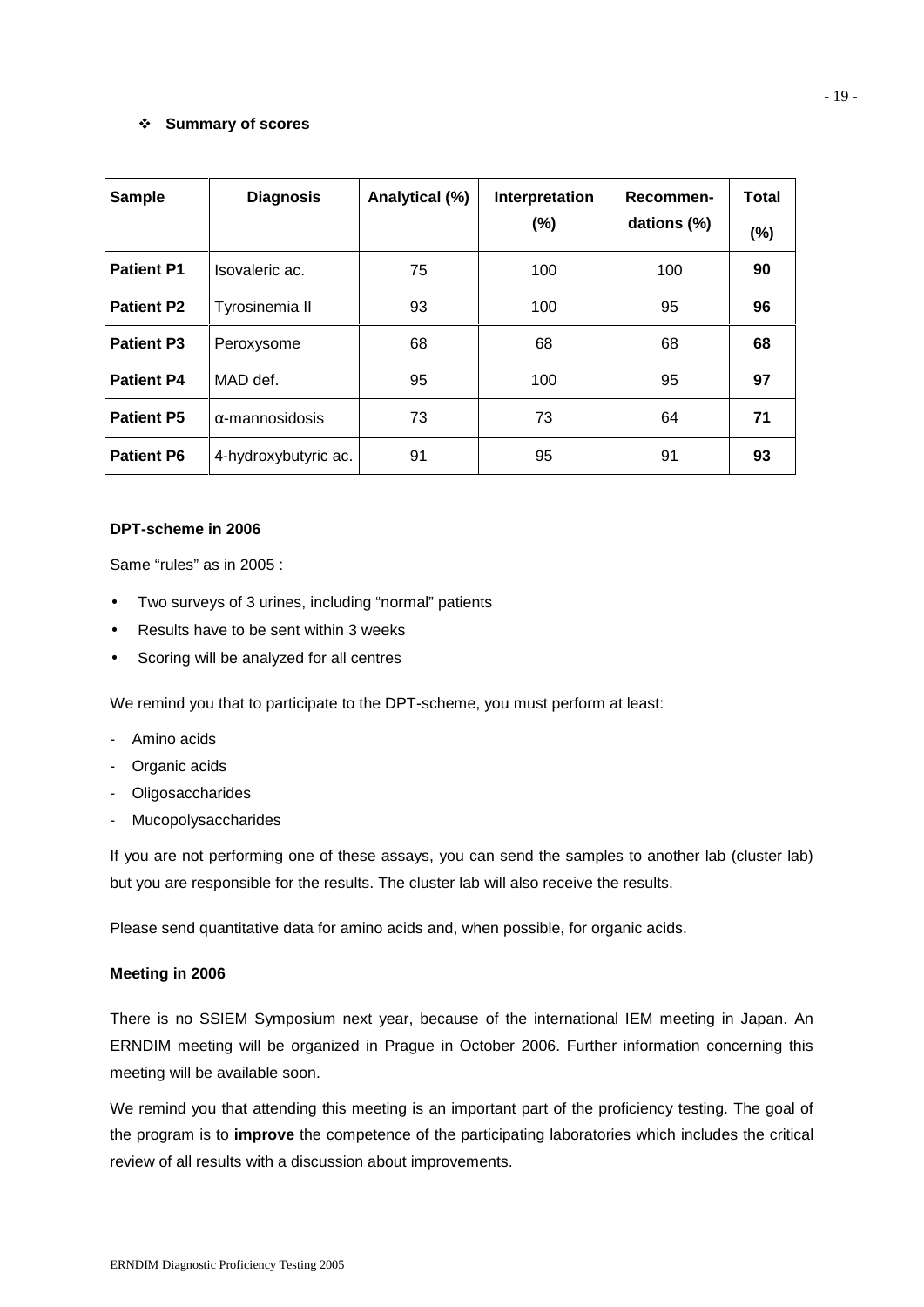

Service de Biochimie Pédiatrique Hôpital Debrousse, 29, Rue Sœur Bouvier 69322 Lyon cedex 05 Tel 33 4 72 38 57 09 Fax 33 4 72 38 58 84

## **ANNEX 1**

## **PROFICIENCY TESTING – SOUTHERN EUROPE**

## **URINE SAMPLES ALREADY SENT**

| $\bullet$ | 1998:1 | A              | <b>OCT deficiency</b>                   |
|-----------|--------|----------------|-----------------------------------------|
|           |        | В              | Propionic acidemia                      |
|           |        |                |                                         |
| $\bullet$ | 1999:1 | $\mathbf c$    | <b>MPS I or II</b>                      |
|           |        | Е              | Cystinuria<br><b>SKZL</b>               |
|           |        |                |                                         |
| $\bullet$ | 1999:2 | D              | <b>CbIC</b>                             |
|           |        | F              | <b>HMG-CoA lyase deficiency</b>         |
|           |        |                |                                         |
|           | 2000:1 | G              | Iminodipeptiduria SKZL                  |
|           |        | н              | <b>Glutathion synthetase deficiency</b> |
|           |        |                |                                         |
|           | 2001:1 | P <sub>1</sub> | Mevalonate kinase deficiency            |
|           |        | P <sub>2</sub> | L-2-OH glutaric aciduria                |
|           |        |                |                                         |
|           | 2001:2 | P <sub>3</sub> | Methylmalonic aciduria<br><b>SKZL</b>   |
|           |        | <b>P4</b>      | <b>MPS IIIA San Fillippo</b>            |